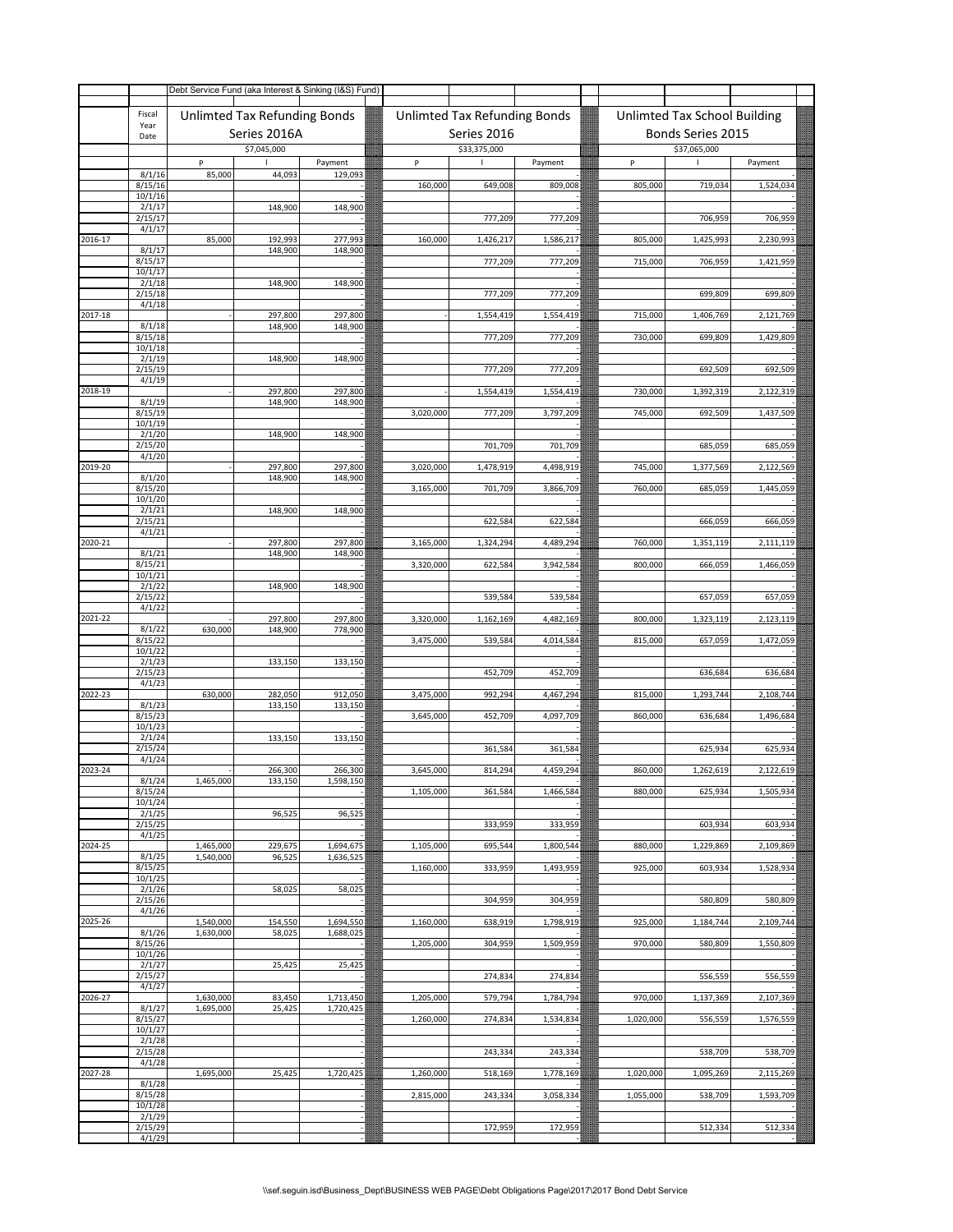|         | Fiscal<br>Year              | Unlimted Tax Refunding Bonds |         | <b>Unlimted Tax Refunding Bonds</b> |              |                      | Unlimted Tax School Building |                   |                      |
|---------|-----------------------------|------------------------------|---------|-------------------------------------|--------------|----------------------|------------------------------|-------------------|----------------------|
|         | Date                        | Series 2016A                 |         |                                     | Series 2016  |                      |                              | Bonds Series 2015 |                      |
|         |                             | \$7,045,000                  |         |                                     | \$33,375,000 |                      |                              | \$37,065,000      |                      |
| 2028-29 |                             | P<br>$\mathsf I$             | Payment | P<br>2,815,000                      | т<br>416,294 | Payment<br>3,231,294 | $\sf P$<br>1,055,000         | 1<br>1,051,044    | Payment<br>2,106,044 |
|         | 8/1/29                      |                              |         |                                     |              |                      |                              |                   |                      |
|         | 8/15/29                     |                              |         | 1,335,000                           | 172,959      | 1,507,959            | 1,105,000                    | 512,334           | 1,617,334            |
|         | 10/1/29<br>2/1/30           |                              |         |                                     |              |                      |                              |                   |                      |
|         | 2/15/30                     |                              |         |                                     | 146,259      | 146,259              |                              | 490,234           | 490,234              |
| 2029-30 | 4/1/30                      |                              |         | 1,335,000                           | 319,219      | 1,654,219            | 1,105,000                    |                   |                      |
|         | 8/1/30                      |                              |         |                                     |              |                      |                              | 1,002,569         | 2,107,569            |
|         | 8/15/30                     |                              |         | 1,390,000                           | 146,259      | 1,536,259            | 1,150,000                    | 490,234           | 1,640,234            |
|         | 10/1/30<br>2/1/31           |                              |         |                                     |              |                      |                              |                   |                      |
|         | 2/15/31                     |                              |         |                                     | 118,459      | 118,459              |                              | 467,234           | 467,234              |
| 2030-31 | 4/1/31                      |                              |         | 1,390,000                           | 264,719      | 1,654,719            | 1,150,000                    | 957,469           | 2,107,469            |
|         | 8/1/31                      |                              |         |                                     |              |                      |                              |                   |                      |
|         | 8/15/31<br>10/1/31          |                              |         | 1,445,000                           | 118,459      | 1,563,459            | 1,195,000                    | 467,234           | 1,662,234            |
|         | 2/1/32                      |                              |         |                                     |              |                      |                              |                   |                      |
|         | 2/15/32                     |                              |         |                                     | 89,559       | 89,559               |                              | 443,334           | 443,334              |
| 2031-32 | 4/1/32                      |                              |         | 1,445,000                           | 208,019      | 1,653,019            | 1,195,000                    | 910,569           | 2,105,569            |
|         | 8/1/32                      |                              |         |                                     |              |                      |                              |                   |                      |
|         | 8/15/32<br>10/1/32          |                              |         | 1,500,000                           | 89,559       | 1,589,559            | 1,245,000                    | 443,334           | 1,688,334            |
|         | 2/1/33                      |                              |         |                                     |              |                      |                              |                   |                      |
|         | 2/15/33<br>4/1/33           |                              |         |                                     | 59,559       | 59,559               |                              | 422,325           | 422,325              |
| 2032-33 |                             |                              |         | 1,500,000                           | 149,119      | 1,649,119            | 1,245,000                    | 865,659           | 2,110,659            |
|         | 8/1/33                      |                              |         |                                     |              |                      |                              |                   |                      |
|         | 8/15/33<br>10/1/33          |                              |         | 1,560,000                           | 59,559       | 1,619,559            | 1,285,000                    | 422,325           | 1,707,325            |
|         | 2/1/34                      |                              |         |                                     |              |                      |                              |                   |                      |
|         | 2/15/34<br>4/1/34           |                              |         |                                     | 28,359       | 28,359               |                              | 396,625           | 396,625              |
| 2033-34 |                             |                              |         | 1,560,000                           | 87,919       | 1,647,919            | 1,285,000                    | 818,950           | 2,103,950            |
|         | 8/1/34<br>8/15/34           |                              |         | 895,000                             | 28,359       | 923,359              | 1,335,000                    | 396,625           | 1,731,625            |
|         | 10/1/34                     |                              |         |                                     |              |                      |                              |                   |                      |
|         | 2/1/35                      |                              |         |                                     |              |                      |                              |                   |                      |
|         | 2/15/35<br>4/1/35           |                              |         |                                     | 14,375       | 14,375               |                              | 369,925           | 369,925              |
| 2034-35 |                             |                              |         | 895,000                             | 42,734       | 937,734              | 1,335,000                    | 766,550           | 2,101,550            |
|         | 8/1/35<br>8/15/35           |                              |         | 920,000                             | 14,375       | 934,375              | 1,390,000                    | 369,925           | 1,759,925            |
|         | 10/1/35                     |                              |         |                                     |              |                      |                              |                   |                      |
|         | $\frac{2}{1/36}$<br>2/15/36 |                              |         |                                     |              |                      |                              |                   |                      |
|         | 4/1/36                      |                              |         |                                     |              |                      |                              | 345,600           | 345,600              |
| 2035-36 |                             |                              |         | 920,000                             | 14,375       | 934,375              | 1,390,000                    | 715,525           | 2,105,525            |
|         | $\frac{8/1/36}{8/15/36}$    |                              |         |                                     |              |                      | 1,440,000                    | 345,600           | 1,785,600            |
|         | 10/1/36                     |                              |         |                                     |              |                      |                              |                   |                      |
|         | 2/1/37<br>2/15/37           |                              |         |                                     |              |                      |                              | 316,800           | 316,800              |
|         | 4/1/37                      |                              |         |                                     |              |                      |                              |                   |                      |
| 2036-37 | 8/1/37                      |                              |         |                                     |              |                      | 1,440,000                    | 662,400           | 2,102,400            |
|         | 8/15/37                     |                              |         |                                     |              |                      | 1.495.000                    | 316,800           | 1.811.800            |
|         | 10/1/37                     |                              |         |                                     |              |                      |                              |                   |                      |
|         | 2/1/38<br>2/15/38           |                              |         |                                     |              |                      |                              | 286,900           | 286,900              |
|         | 4/1/38                      |                              |         |                                     |              |                      |                              |                   |                      |
| 2037-38 | 8/1/38                      |                              |         |                                     |              |                      | 1,495,000                    | 603,700           | 2,098,700            |
|         | 8/15/38                     |                              |         |                                     |              |                      | 1,555,000                    | 286,900           | 1,841,900            |
|         | 10/1/38<br>2/1/39           |                              |         |                                     |              |                      |                              |                   |                      |
|         | 2/15/39                     |                              |         |                                     |              |                      |                              | 255,800           | 255,800              |
| 2038-39 | 4/1/39                      |                              |         |                                     |              |                      | 1,555,000                    | 542,700           | 2,097,700            |
|         | 8/1/39                      |                              |         |                                     |              |                      |                              |                   |                      |
|         | 8/15/39                     |                              |         |                                     |              |                      | 1,620,000                    | 255,800           | 1,875,800            |
|         | 10/1/39<br>2/1/40           |                              |         |                                     |              |                      |                              |                   |                      |
|         | 2/15/40                     |                              |         |                                     |              |                      |                              | 223,400           | 223,400              |
| 2039-40 | 4/1/40                      |                              |         |                                     |              |                      | 1,620,000                    | 479,200           | 2,099,200            |
|         | 8/1/40                      |                              |         |                                     |              |                      |                              |                   |                      |
|         | 8/15/40<br>10/1/40          |                              |         |                                     |              |                      | 1,685,000                    | 223,400           | 1,908,400            |
|         | 2/1/41                      |                              |         |                                     |              |                      |                              |                   |                      |
|         | 2/15/41                     |                              |         |                                     |              |                      |                              | 189,700           | 189,700              |
| 2040-41 | 4/1/41                      |                              |         |                                     |              |                      | 1,685,000                    | 413,100           | 2,098,100            |
|         | 8/1/41                      |                              |         |                                     |              |                      |                              |                   |                      |
|         | 8/15/41<br>10/1/41          |                              |         |                                     |              |                      | 1,750,000                    | 189,700           | 1,939,700            |
|         | 2/1/42                      |                              |         |                                     |              |                      |                              |                   |                      |
|         | 2/15/42<br>4/1/42           |                              |         |                                     |              |                      |                              | 154,700           | 154,700              |
| 2041-42 |                             |                              |         |                                     |              |                      | 1,750,000                    | 344,400           | 2,094,400            |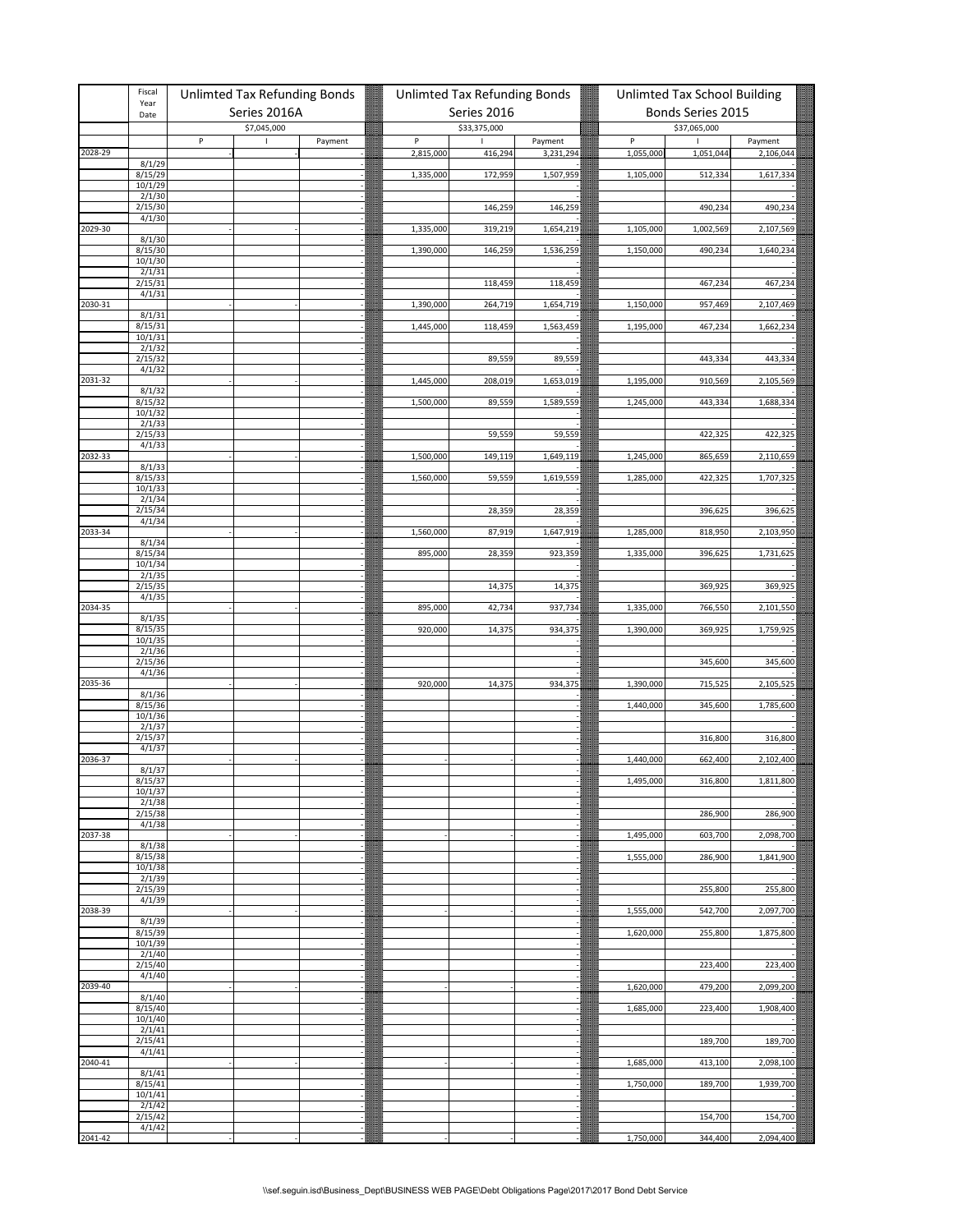|                        | Fiscal<br>Year |           | Unlimted Tax Refunding Bonds |           |            | Unlimted Tax Refunding Bonds |            |              | Unlimted Tax School Building |            |
|------------------------|----------------|-----------|------------------------------|-----------|------------|------------------------------|------------|--------------|------------------------------|------------|
|                        | Date           |           | Series 2016A                 |           |            | Series 2016                  |            |              | Bonds Series 2015            |            |
|                        |                |           | \$7,045,000                  |           |            | \$33,375,000                 |            |              | \$37,065,000                 |            |
|                        |                | P         |                              | Payment   | P          |                              | Payment    | P            |                              | Payment    |
|                        | 8/1/42         |           |                              |           |            |                              |            |              |                              |            |
|                        | 8/15/42        |           |                              |           |            |                              |            | 1,820,000.00 | 154,700                      | 1,974,700  |
|                        | 10/1/42        |           |                              |           |            |                              |            |              |                              |            |
|                        | 2/1/43         |           |                              |           |            |                              |            |              |                              |            |
|                        | 2/15/43        |           |                              |           |            |                              |            |              | 118,300                      | 118,300    |
|                        | 4/1/43         |           |                              |           |            |                              |            |              |                              |            |
| 2042-43                |                |           |                              |           |            |                              |            | 1,820,000.00 | 273,000                      | 2,093,000  |
|                        | 8/1/43         |           |                              |           |            |                              |            |              |                              |            |
|                        | 8/15/43        |           |                              |           |            |                              |            | 1,895,000.00 | 118,300                      | 2,013,300  |
|                        | 10/1/43        |           |                              |           |            |                              |            |              |                              |            |
|                        | 2/1/44         |           |                              |           |            |                              |            |              |                              |            |
|                        | 2/15/44        |           |                              |           |            |                              |            |              | 80,400                       | 80,400     |
|                        | 4/1/44         |           |                              |           |            |                              |            |              |                              |            |
| 2043-44                |                |           |                              |           |            |                              |            | 1,895,000    | 198,700                      | 2,093,700  |
|                        | 8/1/44         |           |                              |           |            |                              |            |              |                              |            |
|                        | 8/15/44        |           |                              |           |            |                              |            | 1,970,000    | 80,400                       | 2,050,400  |
|                        | 10/1/44        |           |                              |           |            |                              |            |              |                              |            |
|                        | 2/1/45         |           |                              |           |            |                              |            |              |                              |            |
|                        | 2/15/45        |           |                              |           |            |                              |            |              | 41,000                       | 41,000     |
|                        | 4/1/45         |           |                              |           |            |                              |            |              |                              |            |
| 2044-45                |                |           |                              |           |            |                              |            | 1,970,000    | 121,400                      | 2,091,400  |
|                        | 8/1/45         |           |                              |           |            |                              |            |              |                              |            |
|                        | 8/15/45        |           |                              |           |            |                              |            | 2,050,000    | 41,000                       | 2,091,000  |
|                        | 10/1/45        |           |                              |           |            |                              |            |              |                              |            |
|                        | 2/1/46         |           |                              |           |            |                              |            |              |                              |            |
|                        | 2/15/46        |           |                              |           |            |                              |            |              |                              |            |
|                        | 4/1/46         |           |                              |           |            |                              |            |              |                              |            |
|                        |                |           |                              |           |            |                              |            | 2,050,000    | 41,000                       | 2,091,000  |
| 2045-46<br>Grand Total |                | 7,045,000 | 2,723,443                    | 9,768,443 | 33,375,000 | 14,241,845                   | 47,616,845 | 37,065,000   | 26,248,434                   | 63,313,434 |
|                        |                |           |                              |           |            |                              |            |              |                              |            |
|                        |                |           |                              |           |            |                              |            |              |                              |            |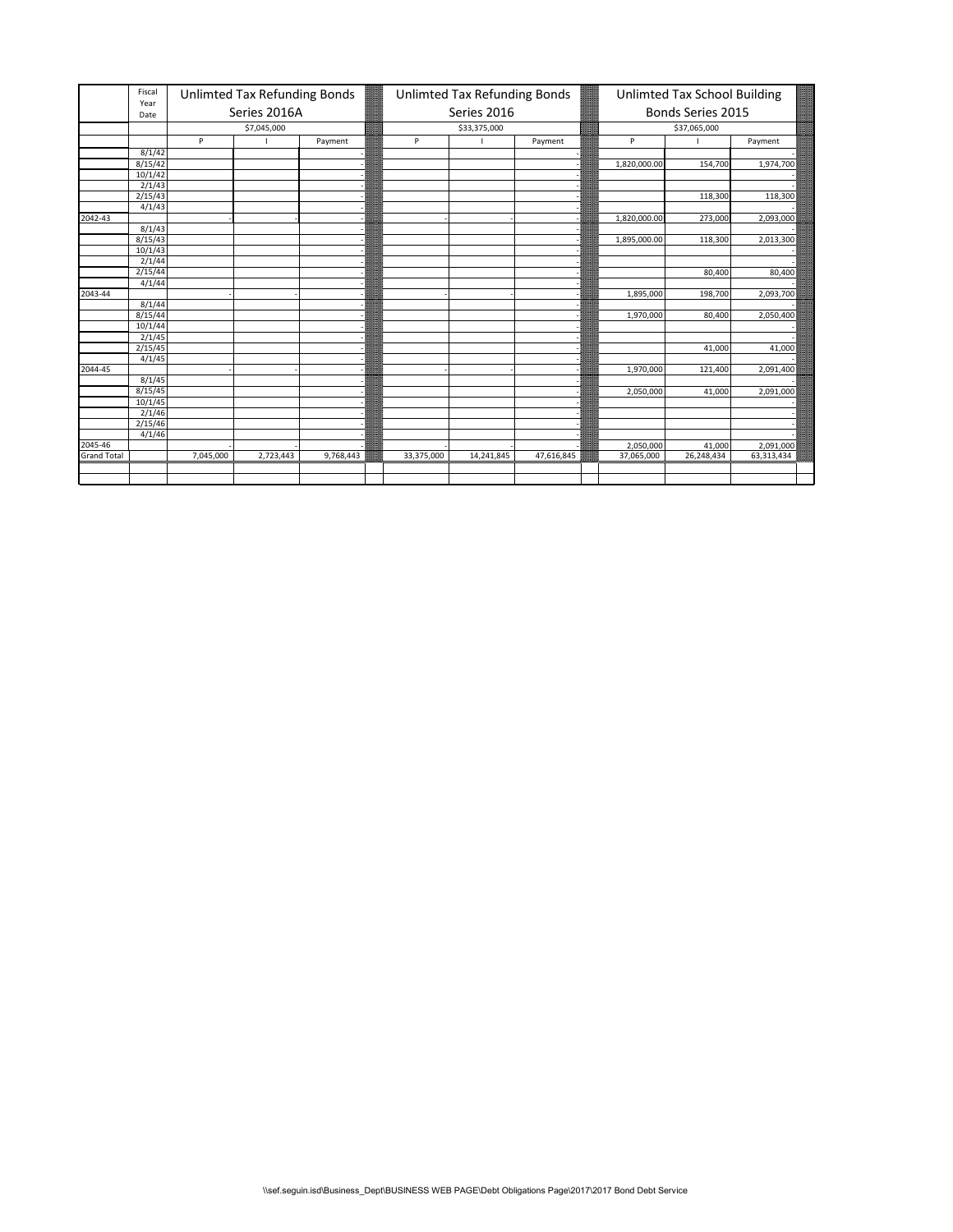|             | Fiscal             |              | Unlimted Tax School Building |           |                        | Unlimted Tax Refunding Bonds |                        |                        | Unlimted Tax Refunding Bonds |                        |  |
|-------------|--------------------|--------------|------------------------------|-----------|------------------------|------------------------------|------------------------|------------------------|------------------------------|------------------------|--|
|             | Year<br>Date       |              | Bonds Series 2014            |           |                        | Series 2013                  |                        |                        | Series 2010                  |                        |  |
|             |                    |              | \$44,770,000                 |           |                        | \$10,135,000                 |                        |                        | \$9,725,000                  |                        |  |
|             |                    | $\mathsf{P}$ |                              | Payment   | $\sf P$                |                              | Payment                | $\sf P$                |                              | Payment                |  |
|             | 8/1/16<br>8/15/16  |              | 1,032,506                    | 1,032,506 |                        |                              |                        | 1,090,000              | 127,200                      | 1,217,200              |  |
|             | 10/1/16            |              |                              |           |                        | 86,234                       | 86,234                 |                        |                              |                        |  |
|             | 2/1/17<br>2/15/17  |              | 1,032,506                    | 1,032,506 |                        |                              |                        |                        | 113,575                      | 113,575                |  |
|             | 4/1/17             |              |                              |           | 1,300,000              | 86,234                       | 1,386,234              |                        |                              |                        |  |
| 2016-17     | 8/1/17             |              | 2,065,013                    | 2,065,013 | 1,300,000              | 172,468                      | 1,472,468              | 1,090,000<br>1,145,000 | 240,775<br>113,575           | 1,330,775<br>1,258,575 |  |
|             | 8/15/17            |              | 1,032,506                    | 1,032,506 |                        |                              |                        |                        |                              |                        |  |
|             | 10/1/17<br>2/1/18  |              |                              |           |                        | 80,189                       | 80,189                 |                        | 96,400                       | 96,400                 |  |
|             | 2/15/18            |              | 1,032,506                    | 1,032,506 |                        |                              |                        |                        |                              |                        |  |
| 2017-18     | 4/1/18             |              | 2,065,013                    | 2,065,013 | 1,315,000<br>1,315,000 | 80,189<br>160,378            | 1,395,189<br>1,475,378 | 1,145,000              | 209,975                      | 1,354,975              |  |
|             | 8/1/18             |              |                              |           |                        |                              |                        | 1,190,000              | 96,400                       | 1,286,400              |  |
|             | 8/15/18<br>10/1/18 |              | 1,032,506                    | 1,032,506 |                        | 71,970                       | 71,970                 |                        |                              |                        |  |
|             | 2/1/19<br>2/15/19  |              |                              |           |                        |                              |                        |                        | 78,550                       | 78,550                 |  |
|             | 4/1/19             |              | 1,032,506                    | 1,032,506 | 1,335,000              | 71,970                       | 1,406,970              |                        |                              |                        |  |
| 2018-19     |                    |              | 2,065,013                    | 2,065,013 | 1,335,000              | 143,940                      | 1,478,940              | 1,190,000<br>1,230,000 | 174,950<br>78,550            | 1,364,950<br>1,308,550 |  |
|             | 8/1/19<br>8/15/19  |              | 1,032,506                    | 1,032,506 |                        |                              |                        |                        |                              |                        |  |
|             | 10/1/19<br>2/1/20  |              |                              |           |                        | 61,624                       | 61,624                 |                        | 60,100                       | 60,100                 |  |
|             | 2/15/20            |              | 1,032,506                    | 1,032,506 |                        |                              |                        |                        |                              |                        |  |
| 2019-20     | 4/1/20             |              | 2,065,013                    | 2,065,013 | 1,350,000<br>1,350,000 | 61,624<br>123,248            | 1,411,624<br>1,473,248 | 1,230,000              | 138,650                      | 1,368,650              |  |
|             | 8/1/20             |              |                              |           |                        |                              |                        | 1,280,000              | 60,100                       | 1,340,100              |  |
|             | 8/15/20<br>10/1/20 |              | 1,032,506                    | 1,032,506 |                        | 49,136                       | 49,136                 |                        |                              |                        |  |
|             | 2/1/21             |              |                              |           |                        |                              |                        |                        | 40,900                       | 40,900                 |  |
|             | 2/15/21<br>4/1/21  |              | 1,032,506                    | 1,032,506 | 1,380,000              | 49,136                       | 1,429,136              |                        |                              |                        |  |
| $2020 - 21$ |                    |              | 2,065,013                    | 2,065,013 | 1,380,000              | 98,273                       | 1,478,273              | 1,280,000              | 101,000                      | 1,381,000              |  |
|             | 8/1/21<br>8/15/21  |              | 1,032,506                    | 1,032,506 |                        |                              |                        | 1,320,000              | 40,900                       | 1,360,900              |  |
|             | 10/1/21            |              |                              |           |                        | 34,991                       | 34,991                 |                        |                              |                        |  |
|             | 2/1/22<br>2/15/22  |              | 1,032,506                    | 1,032,506 |                        |                              |                        |                        | 14,500                       | 14,500                 |  |
| 2021-22     | 4/1/22             |              | 2,065,013                    | 2,065,013 | 1,410,000              | 34,991<br>69,983             | 1,444,991              | 1,320,000              |                              | 1,375,400              |  |
|             | 8/1/22             |              |                              |           | 1,410,000              |                              | 1,479,983              | 725,000                | 55,400<br>14,500             | 739,500                |  |
|             | 8/15/22<br>10/1/22 |              | 1,032,506                    | 1,032,506 |                        | 18,424                       | 18,424                 |                        |                              |                        |  |
|             | 2/1/23             |              |                              |           |                        |                              |                        |                        |                              |                        |  |
|             | 2/15/23<br>4/1/23  |              | 1,032,506                    | 1,032,506 | 1,445,000              | 18,424                       | 1,463,424              |                        |                              |                        |  |
| 2022-23     |                    |              | 2,065,013                    | 2,065,013 | 1,445,000              | 36,848                       | 1,481,848              | 725,000                | 14,500                       | 739,500                |  |
|             | 8/1/23<br>8/15/23  |              | 1,032,506                    | 1,032,506 |                        |                              |                        |                        |                              |                        |  |
|             | 10/1/23            |              |                              |           |                        |                              |                        |                        |                              |                        |  |
|             | 2/1/24<br>2/15/24  |              | 1,032,506                    | 1,032,506 |                        |                              |                        |                        |                              |                        |  |
| 2023-24     | 4/1/24             |              | 2,065,013                    | 2,065,013 |                        |                              |                        |                        |                              |                        |  |
|             | 8/1/24             |              |                              |           |                        |                              |                        |                        |                              |                        |  |
|             | 8/15/24<br>10/1/24 | 1,275,000    | 1,032,506                    | 2,307,506 |                        |                              |                        |                        |                              |                        |  |
|             | 2/1/25             |              |                              |           |                        |                              |                        |                        |                              |                        |  |
|             | 2/15/25<br>4/1/25  |              | 1,000,631                    | 1,000,631 |                        |                              |                        |                        |                              |                        |  |
| 2024-25     |                    | 1,275,000    | 2,033,138                    | 3,308,138 |                        |                              |                        |                        |                              |                        |  |
|             | 8/1/25<br>8/15/25  | 1,340,000    | 1,000,631                    | 2,340,631 |                        |                              |                        |                        |                              |                        |  |
|             | 10/1/25            |              |                              |           |                        |                              |                        |                        |                              |                        |  |
|             | 2/1/26<br>2/15/26  |              | 967,131                      | 967,131   |                        |                              |                        |                        |                              |                        |  |
| 2025-26     | 4/1/26             | 1,340,000    | 1,967,763                    | 3,307,763 |                        |                              |                        |                        |                              |                        |  |
|             | 8/1/26             |              |                              |           |                        |                              |                        |                        |                              |                        |  |
|             | 8/15/26<br>10/1/26 | 1,405,000    | 967,131                      | 2,372,131 |                        |                              |                        |                        |                              |                        |  |
|             | 2/1/27             |              |                              |           |                        |                              |                        |                        |                              |                        |  |
|             | 2/15/27<br>4/1/27  |              | 939,031                      | 939,031   |                        |                              |                        |                        |                              |                        |  |
| 2026-27     |                    | 1,405,000    | 1,906,163                    | 3,311,163 |                        |                              |                        |                        |                              |                        |  |
|             | 8/1/27<br>8/15/27  | 1,465,000    | 939,031                      | 2,404,031 |                        |                              |                        |                        |                              |                        |  |
|             | 10/1/27            |              |                              |           |                        |                              |                        |                        |                              |                        |  |
|             | 2/1/28<br>2/15/28  |              | 902,406                      | 902,406   |                        |                              |                        |                        |                              |                        |  |
|             | 4/1/28             |              |                              |           |                        |                              |                        |                        |                              |                        |  |
| 2027-28     | 8/1/28             | 1,465,000    | 1,841,438                    | 3,306,438 |                        |                              |                        |                        |                              |                        |  |
|             | 8/15/28<br>10/1/28 | 1,535,000    | 902,406                      | 2,437,406 |                        |                              |                        |                        |                              |                        |  |
|             | 2/1/29             |              |                              |           |                        |                              |                        |                        |                              |                        |  |
|             | 2/15/29<br>4/1/29  |              | 864,031                      | 864,031   |                        |                              |                        |                        |                              |                        |  |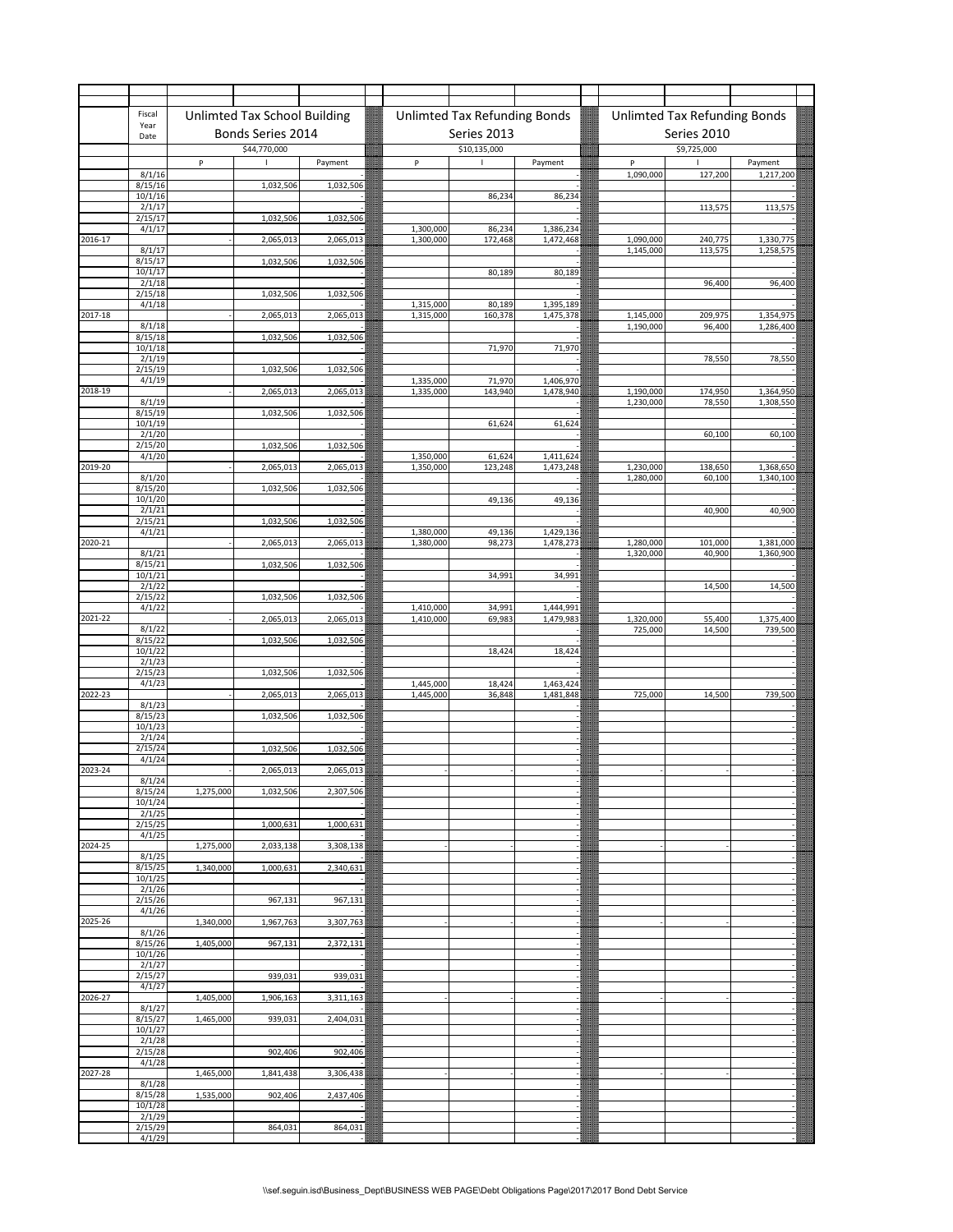|         | Fiscal<br>Year                |                | Unlimted Tax School Building |                      | Unlimted Tax Refunding Bonds |              |         | Unlimted Tax Refunding Bonds |              |         |
|---------|-------------------------------|----------------|------------------------------|----------------------|------------------------------|--------------|---------|------------------------------|--------------|---------|
|         | Date                          |                | Bonds Series 2014            |                      |                              | Series 2013  |         |                              | Series 2010  |         |
|         |                               |                | \$44,770,000                 |                      |                              | \$10,135,000 |         |                              | \$9,725,000  |         |
| 2028-29 |                               | P<br>1,535,000 | ı<br>1,766,438               | Payment<br>3,301,438 | P                            | $\mathsf I$  | Payment | $\sf P$                      | $\mathbf{I}$ | Payment |
|         | 8/1/29                        |                |                              |                      |                              |              |         |                              |              |         |
|         | 8/15/29<br>10/1/29            | 1,615,000      | 864,031                      | 2,479,031            |                              |              |         |                              |              |         |
|         | 2/1/30                        |                |                              |                      |                              |              |         |                              |              |         |
|         | 2/15/30                       |                | 823,656                      | 823,656              |                              |              |         |                              |              |         |
| 2029-30 | 4/1/30                        | 1,615,000      | 1,687,688                    | 3,302,688            |                              |              |         |                              |              |         |
|         | 8/1/30                        |                |                              |                      |                              |              |         |                              |              |         |
|         | 8/15/30<br>10/1/30            | 1,695,000      | 823,656                      | 2,518,656            |                              |              |         |                              |              |         |
|         | 2/1/31                        |                |                              |                      |                              |              |         |                              |              |         |
|         | 2/15/31<br>4/1/31             |                | 781,281                      | 781,281              |                              |              |         |                              |              |         |
| 2030-31 |                               | 1,695,000      | 1,604,938                    | 3,299,938            |                              |              |         |                              |              |         |
|         | 8/1/31                        |                |                              |                      |                              |              |         |                              |              |         |
|         | 8/15/31<br>10/1/31            | 1,780,000      | 781,281                      | 2,561,281            |                              |              |         |                              |              |         |
|         | 2/1/32                        |                |                              |                      |                              |              |         |                              |              |         |
|         | 2/15/32<br>4/1/32             |                | 736,781                      | 736,781              |                              |              |         |                              |              |         |
| 2031-32 |                               | 1,780,000      | 1,518,063                    | 3,298,063            |                              |              |         |                              |              |         |
|         | 8/1/32<br>8/15/32             | 1,870,000      | 736,781                      | 2,606,781            |                              |              |         |                              |              |         |
|         | 10/1/32                       |                |                              |                      |                              |              |         |                              |              |         |
|         | 2/1/33                        |                |                              |                      |                              |              |         |                              |              |         |
|         | 2/15/33<br>4/1/33             |                | 690,031                      | 690,031              |                              |              |         |                              |              |         |
| 2032-33 |                               | 1,870,000      | 1,426,813                    | 3,296,813            |                              |              |         |                              |              |         |
|         | 8/1/33<br>8/15/33             | 1,960,000      | 690,031                      | 2,650,031            |                              |              |         |                              |              |         |
|         | 10/1/33                       |                |                              |                      |                              |              |         |                              |              |         |
|         | 2/1/34<br>$\frac{1}{2}/15/34$ |                | 641,031                      | 641,031              |                              |              |         |                              |              |         |
|         | 4/1/34                        |                |                              |                      |                              |              |         |                              |              |         |
| 2033-34 | 8/1/34                        | 1,960,000      | 1,331,063                    | 3,291,063            |                              |              |         |                              |              |         |
|         | 8/15/34                       | 2,060,000      | 641,031                      | 2,701,031            |                              |              |         |                              |              |         |
|         | 10/1/34                       |                |                              |                      |                              |              |         |                              |              |         |
|         | 2/1/35<br>2/15/35             |                | 589,531                      | 589,531              |                              |              |         |                              |              |         |
|         | 4/1/35                        |                |                              |                      |                              |              |         |                              |              |         |
| 2034-35 | 8/1/35                        | 2,060,000      | 1,230,563                    | 3,290,563            |                              |              |         |                              |              |         |
|         | 8/15/35                       | 2,160,000      | 589,531                      | 2,749,531            |                              |              |         |                              |              |         |
|         | 10/1/35                       |                |                              |                      |                              |              |         |                              |              |         |
|         | 2/1/36<br>2/15/36             |                | 535,531                      | 535,531              |                              |              |         |                              |              |         |
|         | 4/1/36                        |                |                              |                      |                              |              |         |                              |              |         |
| 2035-36 | 8/1/36                        | 2,160,000      | 1,125,063                    | 3,285,063            |                              |              |         |                              |              |         |
|         | 8/15/36                       | 2,270,000      | 535,531                      | 2,805,531            |                              |              |         |                              |              |         |
|         | 10/1/36<br>2/1/37             |                |                              |                      |                              |              |         |                              |              |         |
|         | 2/15/37                       |                | 478,781                      | 478,781              |                              |              |         |                              |              |         |
| 2036-37 | 4/1/37                        |                | 1,014,313                    |                      |                              |              |         |                              |              |         |
|         | 8/1/37                        | 2,270,000      |                              | 3,284,313            |                              |              |         |                              |              |         |
|         | 8/15/37                       | 2.385.000      | 478.781                      | 2.863.781            |                              |              |         |                              |              |         |
|         | 10/1/37<br>2/1/38             |                |                              |                      |                              |              |         |                              |              |         |
|         | 2/15/38                       |                | 419,156                      | 419,156              |                              |              |         |                              |              |         |
| 2037-38 | 4/1/38                        | 2,385,000      | 897,938                      | 3,282,938            |                              |              |         |                              |              |         |
|         | 8/1/38                        |                |                              |                      |                              |              |         |                              |              |         |
|         | 8/15/38<br>10/1/38            | 2,500,000      | 419,156                      | 2,919,156            |                              |              |         |                              |              |         |
|         | 2/1/39                        |                |                              |                      |                              |              |         |                              |              |         |
|         | 2/15/39<br>4/1/39             |                | 356,656                      | 356,656              |                              |              |         |                              |              |         |
| 2038-39 |                               | 2,500,000      | 775,813                      | 3,275,813            |                              |              |         |                              |              |         |
|         | 8/1/39                        |                |                              |                      |                              |              |         |                              |              |         |
|         | 8/15/39<br>10/1/39            | 2,630,000      | 356,656                      | 2,986,656            |                              |              |         |                              |              |         |
|         | 2/1/40                        |                |                              |                      |                              |              |         |                              |              |         |
|         | 2/15/40<br>4/1/40             |                | 304,056                      | 304,056              |                              |              |         |                              |              |         |
| 2039-40 |                               | 2,630,000      | 660,713                      | 3,290,713            |                              |              |         |                              |              |         |
|         | 8/1/40<br>8/15/40             | 2,735,000      | 304,056                      | 3,039,056            |                              |              |         |                              |              |         |
|         | 10/1/40                       |                |                              |                      |                              |              |         |                              |              |         |
|         | 2/1/41                        |                |                              |                      |                              |              |         |                              |              |         |
|         | 2/15/41<br>4/1/41             |                | 249,356                      | 249,356              |                              |              |         |                              |              |         |
| 2040-41 |                               | 2,735,000      | 553,413                      | 3,288,413            |                              |              |         |                              |              |         |
|         | 8/1/41<br>8/15/41             | 2,840,000      | 249,356                      | 3,089,356            |                              |              |         |                              |              |         |
|         | 10/1/41                       |                |                              |                      |                              |              |         |                              |              |         |
|         | 2/1/42<br>2/15/42             |                |                              |                      |                              |              |         |                              |              |         |
|         | 4/1/42                        |                | 190,781                      | 190,781              |                              |              |         |                              |              |         |
| 2041-42 |                               | 2,840,000      | 440,138                      | 3,280,138            |                              |              |         |                              |              |         |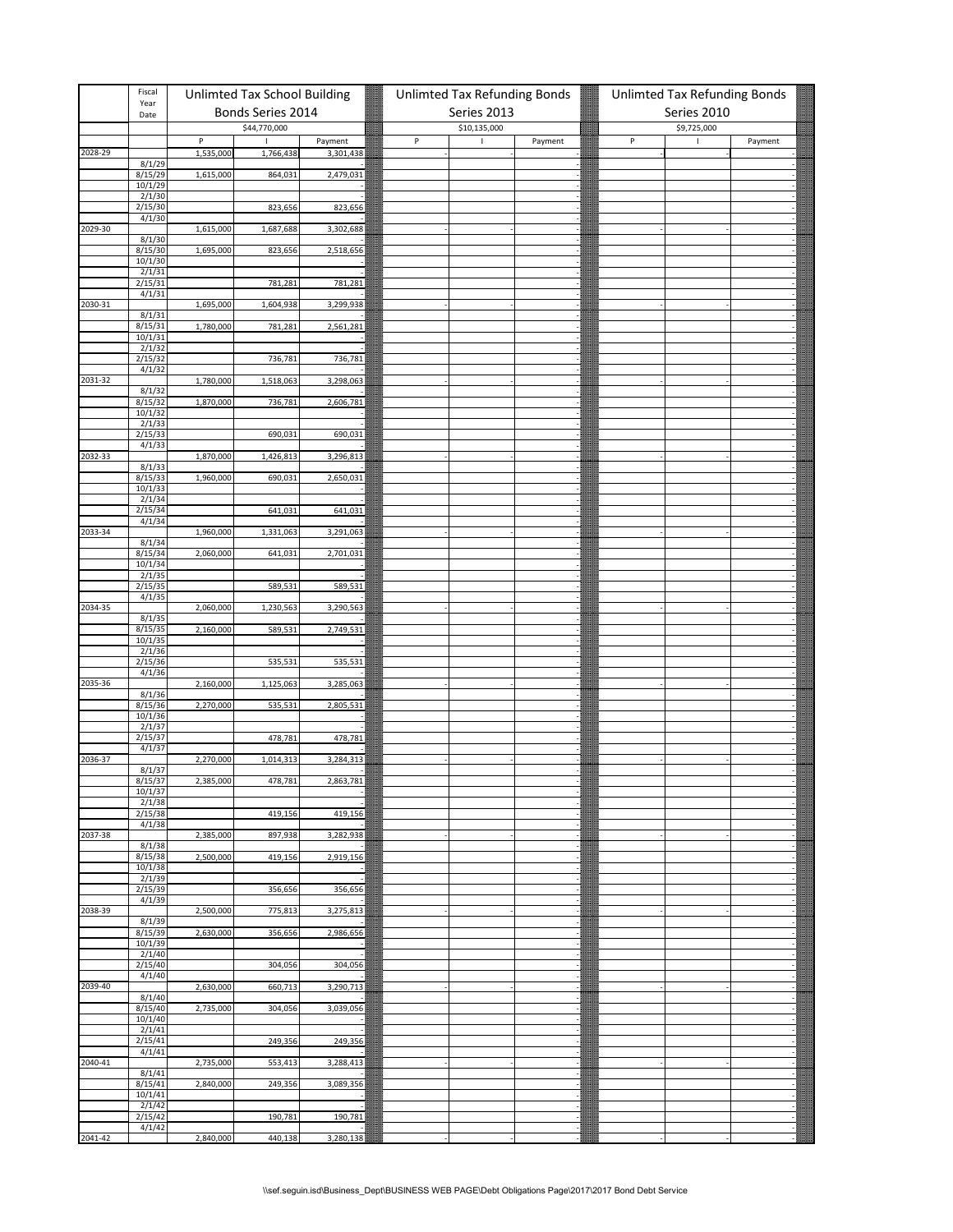|                    | Fiscal       |            | Unlimted Tax School Building |            |           | Unlimted Tax Refunding Bonds |            |           |                                                                 |           |  |  |
|--------------------|--------------|------------|------------------------------|------------|-----------|------------------------------|------------|-----------|-----------------------------------------------------------------|-----------|--|--|
|                    | Year<br>Date |            | Bonds Series 2014            |            |           | Series 2013                  |            |           |                                                                 |           |  |  |
|                    |              |            | \$44,770,000                 |            |           | \$10,135,000                 |            |           | Unlimted Tax Refunding Bonds<br>Series 2010<br>\$9,725,000<br>P |           |  |  |
|                    |              | P          |                              | Payment    | P         |                              | Payment    |           |                                                                 | Payment   |  |  |
|                    | 8/1/42       |            |                              |            |           |                              |            |           |                                                                 |           |  |  |
|                    | 8/15/42      | 2,960,000  | 190,781                      | 3,150,781  |           |                              |            |           |                                                                 |           |  |  |
|                    | 10/1/42      |            |                              |            |           |                              |            |           |                                                                 |           |  |  |
|                    | 2/1/43       |            |                              |            |           |                              |            |           |                                                                 |           |  |  |
|                    | 2/15/43      |            | 129,731                      | 129,731    |           |                              |            |           |                                                                 |           |  |  |
|                    | 4/1/43       |            |                              |            |           |                              |            |           |                                                                 |           |  |  |
| 2042-43            |              | 2,960,000  | 320,513                      | 3,280,513  |           |                              |            |           |                                                                 |           |  |  |
|                    | 8/1/43       |            |                              |            |           |                              |            |           |                                                                 |           |  |  |
|                    | 8/15/43      | 3,080,000  | 129,731                      | 3,209,731  |           |                              |            |           |                                                                 |           |  |  |
|                    | 10/1/43      |            |                              |            |           |                              |            |           |                                                                 |           |  |  |
|                    | 2/1/44       |            |                              |            |           |                              |            |           |                                                                 |           |  |  |
|                    | 2/15/44      |            | 66,206                       | 66,206     |           |                              |            |           |                                                                 |           |  |  |
|                    | 4/1/44       |            |                              |            |           |                              |            |           |                                                                 |           |  |  |
| 2043-44            |              | 3,080,000  | 195,938                      | 3,275,938  |           |                              |            |           |                                                                 |           |  |  |
|                    | 8/1/44       |            |                              |            |           |                              |            |           |                                                                 |           |  |  |
|                    | 8/15/44      | 3,210,000  | 66,206                       | 3,276,206  |           |                              |            |           |                                                                 |           |  |  |
|                    | 10/1/44      |            |                              |            |           |                              |            |           |                                                                 |           |  |  |
|                    | 2/1/45       |            |                              |            |           |                              |            |           |                                                                 |           |  |  |
|                    | 2/15/45      |            |                              |            |           |                              |            |           |                                                                 |           |  |  |
|                    | 4/1/45       |            |                              |            |           |                              |            |           |                                                                 |           |  |  |
| 2044-45            |              | 3,210,000  | 66,206                       | 3,276,206  |           |                              |            |           |                                                                 |           |  |  |
|                    | 8/1/45       |            |                              |            |           |                              |            |           |                                                                 |           |  |  |
|                    | 8/15/45      |            |                              |            |           |                              |            |           |                                                                 |           |  |  |
|                    | 10/1/45      |            |                              |            |           |                              |            |           |                                                                 |           |  |  |
|                    | 2/1/46       |            |                              |            |           |                              |            |           |                                                                 |           |  |  |
|                    | 2/15/46      |            |                              |            |           |                              |            |           |                                                                 |           |  |  |
|                    | 4/1/46       |            |                              |            |           |                              |            |           |                                                                 |           |  |  |
| 2045-46            |              |            |                              |            |           |                              |            |           |                                                                 |           |  |  |
| <b>Grand Total</b> |              | 44,770,000 | 40,884,206                   | 85,654,206 | 9,535,000 | 805,135                      | 10,340,135 | 7,980,000 | 935,250                                                         | 8,915,250 |  |  |
|                    |              |            |                              |            |           |                              |            |           |                                                                 |           |  |  |
|                    |              |            |                              |            |           |                              |            |           |                                                                 |           |  |  |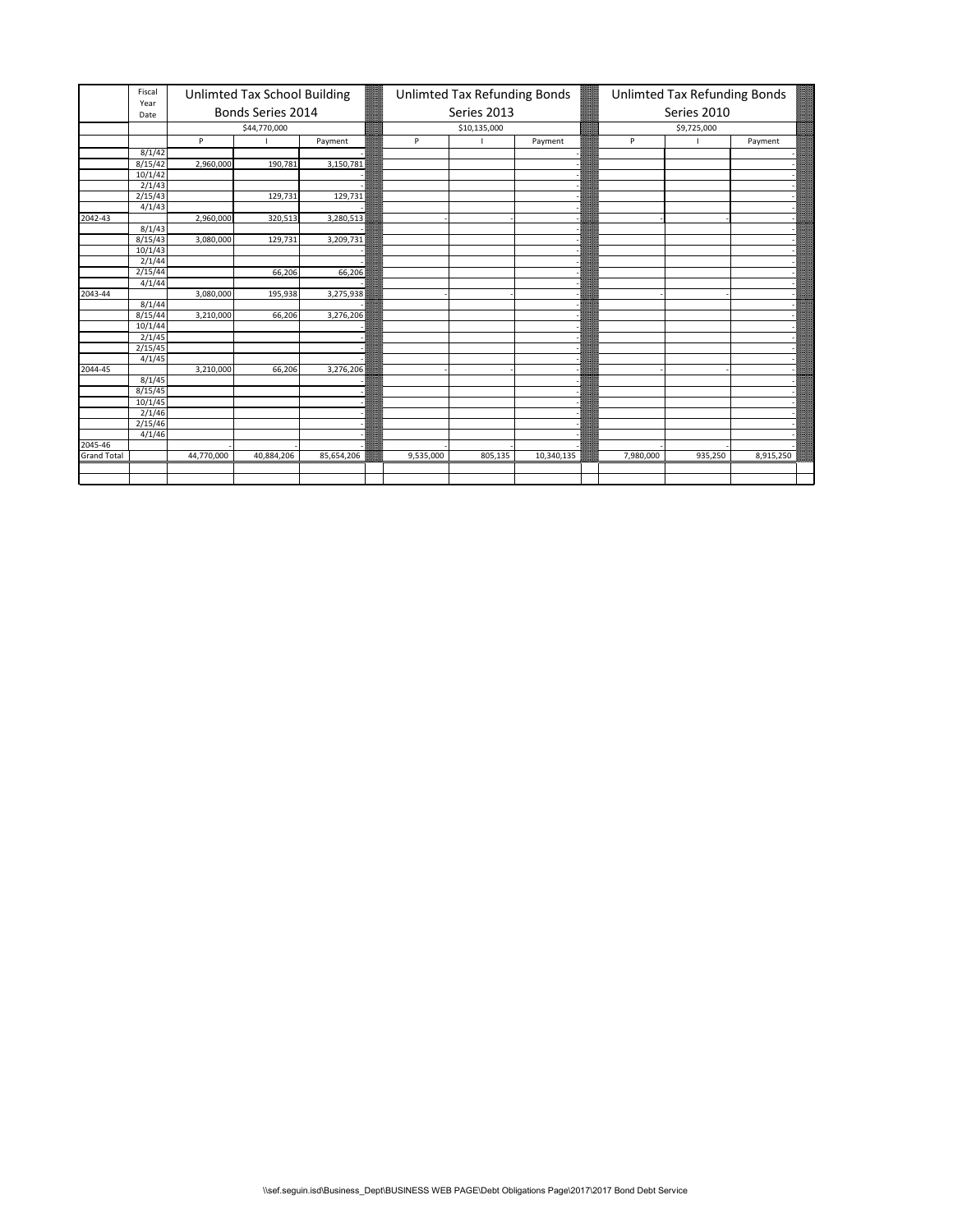|             | Fiscal                      |           |                              |           |             |                                     |           |                        |                        |                        |  |
|-------------|-----------------------------|-----------|------------------------------|-----------|-------------|-------------------------------------|-----------|------------------------|------------------------|------------------------|--|
|             | Year                        |           | Unlimted Tax School Building |           |             | <b>Unlimted Tax Refunding Bonds</b> |           |                        | Total I&S DEBT         |                        |  |
|             | Date                        |           | Bonds Series 2008            |           |             | Series 2006                         |           |                        |                        |                        |  |
|             |                             |           | \$44,708,265                 |           |             | \$8,894,858                         |           |                        |                        |                        |  |
|             | 8/1/16                      | P         |                              | Payment   | P<br>90,000 |                                     | Payment   | P                      | 173,093                | Payment                |  |
|             | 8/15/16                     | 2,265,000 |                              | 2,265,000 |             | 1,800                               | 91,800    | 1,265,000<br>3,230,000 | 2,400,548              | 1,438,093<br>5,630,548 |  |
|             | 10/1/16                     |           |                              |           |             |                                     |           |                        | 86,234                 | 86,234                 |  |
|             | 2/1/17<br>2/15/17           |           |                              |           |             |                                     |           |                        | 262,475<br>2,516,675   | 262,475<br>2,516,675   |  |
|             | 4/1/17                      |           |                              |           |             |                                     |           | 1,300,000              | 86,234                 | 1,386,234              |  |
| 2016-17     |                             | 2,265,000 |                              | 2,265,000 | 90,000      | 1,800                               | 91,800    | 5,795,000              | 5,525,258              | 11,320,258             |  |
|             | 8/1/17<br>8/15/17           | 2,530,000 | 0.01                         | 2,530,000 |             |                                     |           | 1,145,000<br>3,245,000 | 262,475<br>2,516,675   | 1,407,475<br>5,761,675 |  |
|             | 10/1/17                     |           |                              |           |             |                                     |           |                        | 80,189                 | 80,189                 |  |
|             | 2/1/18<br>2/15/18           |           |                              |           |             |                                     |           |                        | 245,300<br>2,509,525   | 245,300<br>2,509,525   |  |
|             | 4/1/18                      |           |                              |           |             |                                     |           | 1,315,000              | 80,189                 | 1,395,189              |  |
| 2017-18     |                             | 2,530,000 | $\mathbf 0$                  | 2,530,000 |             |                                     |           | 5,705,000              | 5,694,353              | 11,399,353             |  |
|             | 8/1/18<br>8/15/18           | 1,807,661 | 1,017,339                    | 2,825,000 |             |                                     |           | 1,190,000<br>2,537,661 | 245,300<br>3,526,864   | 1,435,300<br>6,064,525 |  |
|             | 10/1/18                     |           |                              |           |             |                                     |           |                        | 71,970                 | 71,970                 |  |
|             | 2/1/19<br>2/15/19           |           |                              |           |             |                                     |           |                        | 227,450<br>2,502,225   | 227,450<br>2,502,225   |  |
|             | 4/1/19                      |           |                              |           |             |                                     |           | 1,335,000              | 71,970                 | 1,406,970              |  |
| 2018-19     |                             | 1,807,661 | 1,017,339                    | 2,825,000 |             |                                     |           | 5,062,661              | 6,645,779              | 11,708,440             |  |
|             | 8/1/19<br>8/15/19           |           |                              |           |             |                                     |           | 1,230,000<br>3,765,000 | 227,450<br>2,502,225   | 1,457,450<br>6,267,225 |  |
|             | 10/1/19                     |           |                              |           |             |                                     |           |                        | 61,624                 | 61,624                 |  |
|             | 2/1/20<br>2/15/20           |           |                              |           |             |                                     |           |                        | 209,000<br>2,419,275   | 209,000<br>2,419,275   |  |
|             | 4/1/20                      |           |                              |           |             |                                     |           | 1,350,000              | 61,624                 | 1,411,624              |  |
| 2019-20     |                             |           |                              |           |             |                                     |           | 6,345,000              | 5,481,198              | 11,826,198             |  |
|             | 8/1/20<br>8/15/20           |           |                              |           |             |                                     |           | 1,280,000<br>3,925,000 | 209,000<br>2,419,275   | 1,489,000<br>6,344,275 |  |
|             | 10/1/20                     |           |                              |           |             |                                     |           |                        | 49,136                 | 49,136                 |  |
|             | 2/1/21<br>2/15/21           |           |                              |           |             |                                     |           |                        | 189,800<br>2,321,150   | 189,800<br>2,321,150   |  |
|             | 4/1/21                      |           |                              |           |             |                                     |           | 1,380,000              | 49,136                 | 1,429,136              |  |
| 2020-21     |                             |           |                              |           |             |                                     |           | 6,585,000              | 5,237,498              | 11,822,498             |  |
|             | 8/1/21<br>8/15/21           |           |                              |           |             |                                     |           | 1,320,000<br>4,120,000 | 189,800<br>2,321,150   | 1,509,800<br>6,441,150 |  |
|             | 10/1/21                     |           |                              |           |             |                                     |           |                        | 34,991                 | 34,991                 |  |
|             | 2/1/22                      |           |                              |           |             |                                     |           |                        | 163,400                | 163,400                |  |
|             | 2/15/22<br>4/1/22           |           |                              |           |             |                                     |           | 1,410,000              | 2,229,150<br>34,991    | 2,229,150<br>1,444,991 |  |
| 2021-22     |                             |           |                              |           |             |                                     |           | 6,850,000              | 4,973,483              | 11,823,483             |  |
|             | 8/1/22<br>8/15/22           |           |                              |           |             |                                     |           | 1,355,000<br>4,290,000 | 163,400<br>2,229,150   | 1,518,400<br>6,519,150 |  |
|             | 10/1/22                     |           |                              |           |             |                                     |           |                        | 18,424                 | 18,424                 |  |
|             | 2/1/23                      |           |                              |           |             |                                     |           |                        | 133,150                | 133,150                |  |
|             | 2/15/23<br>4/1/23           |           |                              |           |             |                                     |           | 1,445,000              | 2,121,900<br>18,424    | 2,121,900<br>1,463,424 |  |
| 2022-23     |                             |           |                              |           |             |                                     |           | 7,090,000              | 4,684,448              | 11,774,448             |  |
|             | 8/1/23<br>8/15/23           |           |                              |           | 9,858       | 1,580,142                           | 1,590,000 | 9,858<br>4,505,000     | 1,713,292<br>2,121,900 | 1,723,150<br>6,626,900 |  |
|             | 10/1/23                     |           |                              |           |             |                                     |           |                        |                        |                        |  |
|             | 2/1/24                      |           |                              |           |             |                                     |           |                        | 133,150<br>2,020,025   | 133,150                |  |
|             | 2/15/24<br>4/1/24           |           |                              |           |             |                                     |           |                        |                        | 2,020,025              |  |
| $2023 - 24$ |                             |           |                              |           | 9,858       | 1,580,142                           | 1,590,000 | 4,514,858              | 5,988,367              | 10,503,225             |  |
|             | 8/1/24<br>8/15/24           |           |                              |           |             |                                     |           | 1.465.000<br>3,260,000 | 133.150<br>2,020,025   | 1.598.150<br>5,280,025 |  |
|             | 10/1/24                     |           |                              |           |             |                                     |           |                        |                        |                        |  |
|             | 2/1/25<br>2/15/25           |           |                              |           |             |                                     |           |                        | 96,525<br>1,938,525    | 96,525<br>1,938,525    |  |
|             | 4/1/25                      |           |                              |           |             |                                     |           |                        |                        |                        |  |
| 2024-25     |                             |           |                              |           |             |                                     |           | 4,725,000              | 4,188,225              | 8,913,225              |  |
|             | 8/1/25<br>8/15/25           |           |                              |           |             |                                     |           | 1,540,000<br>3,425,000 | 96,525<br>1,938,525    | 1,636,525<br>5,363,525 |  |
|             | 10/1/25                     |           |                              |           |             |                                     |           |                        |                        |                        |  |
|             | 2/1/26<br>2/15/26           |           |                              |           |             |                                     |           |                        | 58,025<br>1,852,900    | 58,025                 |  |
|             | 4/1/26                      |           |                              |           |             |                                     |           |                        |                        | 1,852,900              |  |
| 2025-26     |                             |           |                              |           |             |                                     |           | 4,965,000              | 3,945,975              | 8,910,975              |  |
|             | 8/1/26<br>8/15/26           |           |                              |           |             |                                     |           | 1,630,000<br>3,580,000 | 58,025<br>1,852,900    | 1,688,025<br>5,432,900 |  |
|             | 10/1/26                     |           |                              |           |             |                                     |           |                        |                        |                        |  |
|             | 2/1/27                      |           |                              |           |             |                                     |           |                        | 25,425                 | 25,425                 |  |
|             | $\frac{2}{15/27}$<br>4/1/27 |           |                              |           |             |                                     |           |                        | 1,770,425              | 1,770,425              |  |
| 2026-27     |                             |           |                              |           |             |                                     |           | 5,210,000              | 3,706,775              | 8,916,775              |  |
|             | 8/1/27<br>8/15/27           |           |                              |           |             |                                     |           | 1,695,000<br>3,745,000 | 25,425<br>1,770,425    | 1,720,425<br>5,515,425 |  |
|             | 10/1/27                     |           |                              |           |             |                                     |           |                        |                        |                        |  |
|             | 2/1/28                      |           |                              |           |             |                                     |           |                        |                        |                        |  |
|             | 2/15/28<br>4/1/28           |           |                              |           |             |                                     |           |                        | 1,684,450              | 1,684,450              |  |
| 2027-28     |                             |           |                              |           |             |                                     |           | 5,440,000              | 3,480,300              | 8,920,300              |  |
|             | 8/1/28<br>8/15/28           |           |                              |           |             |                                     |           | 5,405,000              | 1,684,450              | 7,089,450              |  |
|             | 10/1/28                     |           |                              |           |             |                                     |           |                        |                        |                        |  |
|             | 2/1/29                      |           |                              |           |             |                                     |           |                        |                        |                        |  |
|             | 2/15/29<br>4/1/29           |           |                              |           |             |                                     |           |                        | 1,549,325              | 1,549,325              |  |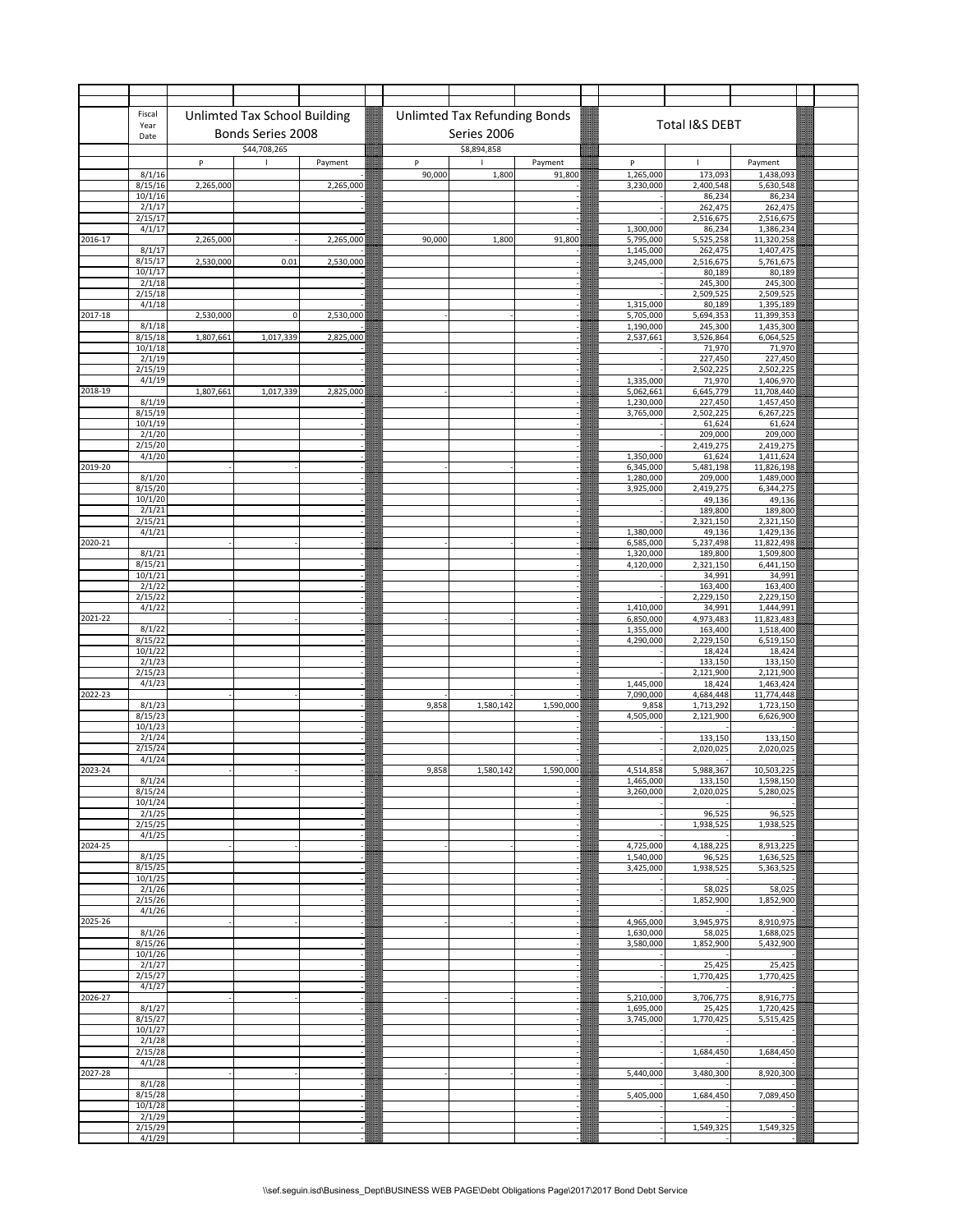|         | Fiscal<br>Year           |   | <b>Unlimted Tax School Building</b><br>Bonds Series 2008<br>\$44,708,265 |         |  |         | Unlimted Tax Refunding Bonds |         |           | Total I&S DEBT |           |  |
|---------|--------------------------|---|--------------------------------------------------------------------------|---------|--|---------|------------------------------|---------|-----------|----------------|-----------|--|
|         | Date                     |   |                                                                          |         |  |         | Series 2006<br>\$8,894,858   |         |           |                |           |  |
|         |                          | P | $\mathbf{I}$                                                             | Payment |  | $\sf P$ | $\blacksquare$               | Payment | P         | $\mathbf{I}$   | Payment   |  |
| 2028-29 |                          |   |                                                                          |         |  |         |                              |         | 5,405,000 | 3,233,775      | 8,638,775 |  |
|         | 8/1/29<br>8/15/29        |   |                                                                          |         |  |         |                              |         | 4,055,000 | 1,549,325      | 5,604,325 |  |
|         | $\frac{10/1/29}{2/1/30}$ |   |                                                                          |         |  |         |                              |         |           |                |           |  |
|         | 2/15/30                  |   |                                                                          |         |  |         |                              |         |           |                |           |  |
|         | 4/1/30                   |   |                                                                          |         |  |         |                              |         |           | 1,460,150      | 1,460,150 |  |
| 2029-30 |                          |   |                                                                          |         |  |         |                              |         | 4,055,000 | 3,009,475      | 7,064,475 |  |
|         | 8/1/30<br>8/15/30        |   |                                                                          |         |  |         |                              |         | 4,235,000 | 1,460,150      | 5,695,150 |  |
|         | 10/1/30                  |   |                                                                          |         |  |         |                              |         |           |                |           |  |
|         | 2/1/31<br>2/15/31        |   |                                                                          |         |  |         |                              |         |           | 1,366,975      | 1,366,975 |  |
|         | 4/1/31                   |   |                                                                          |         |  |         |                              |         |           |                |           |  |
| 2030-31 | 8/1/31                   |   |                                                                          |         |  |         |                              |         | 4,235,000 | 2,827,125      | 7,062,125 |  |
|         | 8/15/31                  |   |                                                                          |         |  |         |                              |         | 4,420,000 | 1,366,975      | 5,786,975 |  |
|         | 10/1/31<br>2/1/32        |   |                                                                          |         |  |         |                              |         |           |                |           |  |
|         | 2/15/32                  |   |                                                                          |         |  |         |                              |         |           | 1,269,675      | 1,269,675 |  |
| 2031-32 | 4/1/32                   |   |                                                                          |         |  |         |                              |         | 4,420,000 | 2,636,650      | 7,056,650 |  |
|         | 8/1/32                   |   |                                                                          |         |  |         |                              |         |           |                |           |  |
|         | 8/15/32                  |   |                                                                          |         |  |         |                              |         | 4,615,000 | 1,269,675      | 5,884,675 |  |
|         | 10/1/32<br>2/1/33        |   |                                                                          |         |  |         |                              |         |           |                |           |  |
|         | 2/15/33                  |   |                                                                          |         |  |         |                              |         |           | 1,171,916      | 1,171,916 |  |
| 2032-33 | 4/1/33                   |   |                                                                          |         |  |         |                              |         | 4,615,000 | 2,441,591      | 7,056,591 |  |
|         | 8/1/33                   |   |                                                                          |         |  |         |                              |         |           |                |           |  |
|         | 8/15/33<br>10/1/33       |   |                                                                          |         |  |         |                              |         | 4,805,000 | 1,171,916      | 5,976,916 |  |
|         | 2/1/34                   |   |                                                                          |         |  |         |                              |         |           |                |           |  |
|         | 2/15/34<br>4/1/34        |   |                                                                          |         |  |         |                              |         |           | 1,066,016      | 1,066,016 |  |
| 2033-34 |                          |   |                                                                          |         |  |         |                              |         | 4,805,000 | 2,237,931      | 7,042,931 |  |
|         | 8/1/34<br>8/15/34        |   |                                                                          |         |  |         |                              |         | 4,290,000 |                | 5,356,016 |  |
|         | 10/1/34                  |   |                                                                          |         |  |         |                              |         |           | 1,066,016      |           |  |
|         | 2/1/35                   |   |                                                                          |         |  |         |                              |         |           |                |           |  |
|         | 2/15/35<br>4/1/35        |   |                                                                          |         |  |         |                              |         |           | 973,831        | 973,831   |  |
| 2034-35 |                          |   |                                                                          |         |  |         |                              |         | 4,290,000 | 2,039,847      | 6,329,847 |  |
|         | 8/1/35<br>8/15/35        |   |                                                                          |         |  |         |                              |         | 4,470,000 | 973,831        | 5,443,831 |  |
|         | 10/1/35                  |   |                                                                          |         |  |         |                              |         |           |                |           |  |
|         | 2/1/36<br>2/15/36        |   |                                                                          |         |  |         |                              |         |           |                |           |  |
|         | 4/1/36                   |   |                                                                          |         |  |         |                              |         |           | 881,131        | 881,131   |  |
| 2035-36 |                          |   |                                                                          |         |  |         |                              |         | 4,470,000 | 1,854,963      | 6,324,963 |  |
|         | $\frac{8}{15/36}$        |   |                                                                          |         |  |         |                              |         | 3,710,000 | 881,131        | 4,591,131 |  |
|         | 10/1/36                  |   |                                                                          |         |  |         |                              |         |           |                |           |  |
|         | 2/1/37<br>2/15/37        |   |                                                                          |         |  |         |                              |         |           | 795,581        | 795,581   |  |
|         | 4/1/37                   |   |                                                                          |         |  |         |                              |         |           |                |           |  |
| 2036-37 | 8/1/37                   |   |                                                                          |         |  |         |                              |         | 3,710,000 | 1,676,713      | 5,386,713 |  |
|         | 8/15/37                  |   |                                                                          |         |  |         |                              |         | 3.880.000 | 795.581        | 4.675.581 |  |
|         | 10/1/37<br>2/1/38        |   |                                                                          |         |  |         |                              |         |           |                |           |  |
|         | 2/15/38                  |   |                                                                          |         |  |         |                              |         |           | 706,056        | 706,056   |  |
| 2037-38 | 4/1/38                   |   |                                                                          |         |  |         |                              |         | 3,880,000 | 1,501,638      | 5,381,638 |  |
|         | 8/1/38                   |   |                                                                          |         |  |         |                              |         |           |                |           |  |
|         | 8/15/38<br>10/1/38       |   |                                                                          |         |  |         |                              |         | 4,055,000 | 706,056        | 4,761,056 |  |
|         | 2/1/39                   |   |                                                                          |         |  |         |                              |         |           |                |           |  |
|         | 2/15/39<br>4/1/39        |   |                                                                          |         |  |         |                              |         |           | 612,456        | 612,456   |  |
| 2038-39 |                          |   |                                                                          |         |  |         |                              |         | 4,055,000 | 1,318,513      | 5,373,513 |  |
|         | 8/1/39                   |   |                                                                          |         |  |         |                              |         |           |                |           |  |
|         | 8/15/39<br>10/1/39       |   |                                                                          |         |  |         |                              |         | 4,250,000 | 612,456        | 4,862,456 |  |
|         | 2/1/40                   |   |                                                                          |         |  |         |                              |         |           |                |           |  |
|         | 2/15/40<br>4/1/40        |   |                                                                          |         |  |         |                              |         |           | 527,456        | 527,456   |  |
| 2039-40 |                          |   |                                                                          |         |  |         |                              |         | 4,250,000 | 1,139,913      | 5,389,913 |  |
|         | 8/1/40<br>8/15/40        |   |                                                                          |         |  |         |                              |         | 4,420,000 | 527,456        | 4,947,456 |  |
|         | 10/1/40                  |   |                                                                          |         |  |         |                              |         |           |                |           |  |
|         | 2/1/41                   |   |                                                                          |         |  |         |                              |         |           |                |           |  |
|         | 2/15/41<br>4/1/41        |   |                                                                          |         |  |         |                              |         |           | 439,056        | 439,056   |  |
| 2040-41 |                          |   |                                                                          |         |  |         |                              |         | 4,420,000 | 966,513        | 5,386,513 |  |
|         | 8/1/41<br>8/15/41        |   |                                                                          |         |  |         |                              |         | 4,590,000 | 439,056        | 5,029,056 |  |
|         | 10/1/41                  |   |                                                                          |         |  |         |                              |         |           |                |           |  |
|         | 2/1/42<br>2/15/42        |   |                                                                          |         |  |         |                              |         |           | 345,481        | 345,481   |  |
|         | 4/1/42                   |   |                                                                          |         |  |         |                              |         |           |                |           |  |
| 2041-42 |                          |   |                                                                          |         |  |         |                              |         | 4,590,000 | 784,538        | 5,374,538 |  |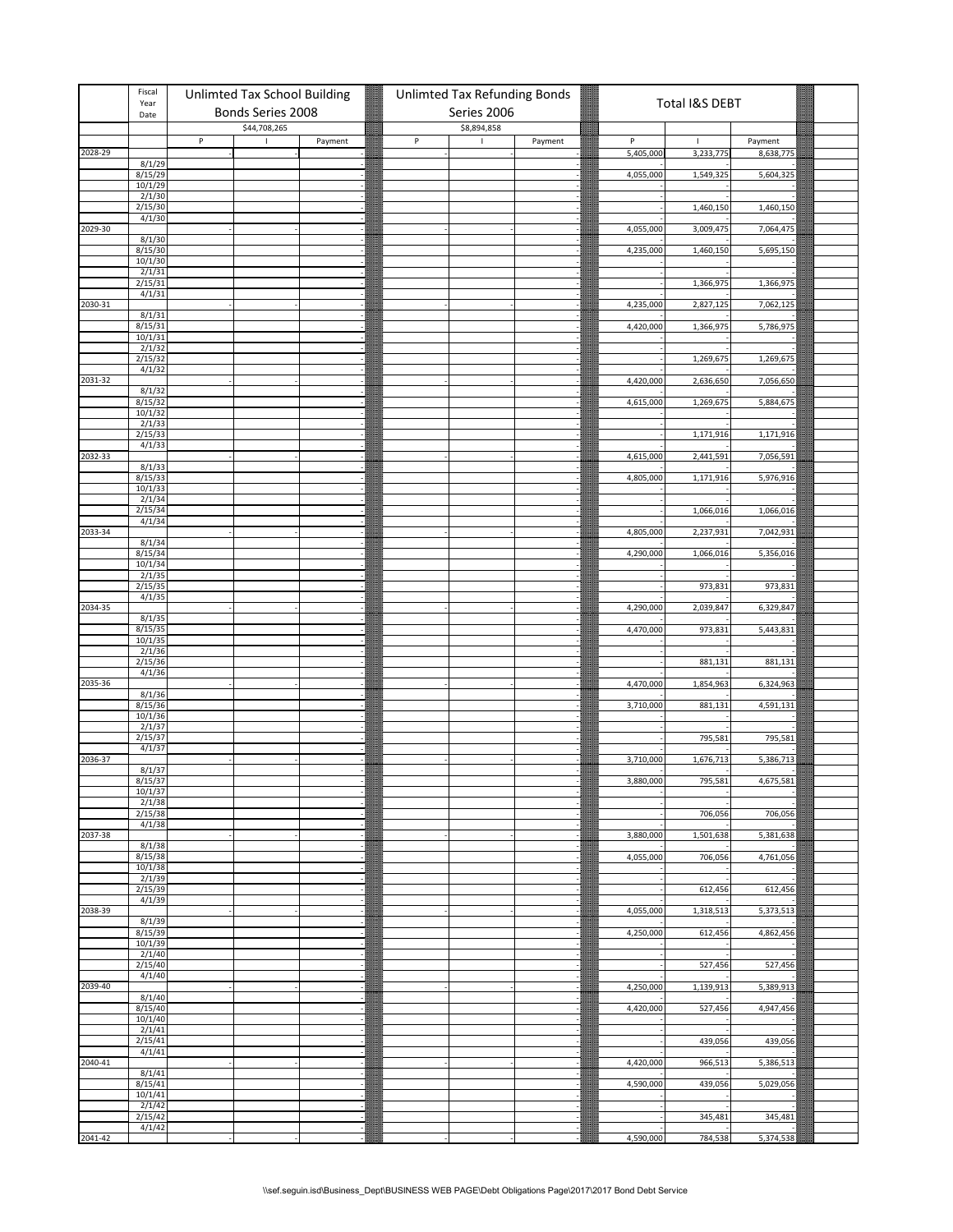|                    | Fiscal<br>Year     |           | Unlimted Tax School Building |           |        | Unlimted Tax Refunding Bonds |           |             | Total I&S DEBT |             |  |
|--------------------|--------------------|-----------|------------------------------|-----------|--------|------------------------------|-----------|-------------|----------------|-------------|--|
|                    | Date               |           | Bonds Series 2008            |           |        | Series 2006                  |           |             |                |             |  |
|                    |                    |           | \$44,708,265                 |           |        | \$8,894,858                  |           |             |                |             |  |
|                    |                    | P         |                              | Payment   | P      |                              | Payment   | P           |                | Payment     |  |
|                    | 8/1/42             |           |                              |           |        |                              |           |             |                |             |  |
|                    | 8/15/42            |           |                              |           |        |                              |           | 4,780,000   | 345,481        | 5,125,481   |  |
|                    | 10/1/42            |           |                              |           |        |                              |           |             |                |             |  |
|                    | 2/1/43             |           |                              |           |        |                              |           |             |                |             |  |
|                    | 2/15/43            |           |                              |           |        |                              |           |             | 248,031        | 248,031     |  |
|                    | 4/1/43             |           |                              |           |        |                              |           |             |                |             |  |
| 2042-43            |                    |           |                              |           |        |                              |           | 4,780,000   | 593,513        | 5,373,513   |  |
|                    | 8/1/43             |           |                              |           |        |                              |           |             |                |             |  |
|                    | 8/15/43            |           |                              |           |        |                              |           | 4,975,000   | 248,031        | 5,223,031   |  |
|                    | 10/1/43            |           |                              |           |        |                              |           |             |                |             |  |
|                    | 2/1/44             |           |                              |           |        |                              |           |             |                |             |  |
|                    | $\frac{2}{15}{44}$ |           |                              |           |        |                              |           |             | 146,606        | 146,606     |  |
|                    | 4/1/44             |           |                              |           |        |                              |           |             |                |             |  |
| 2043-44            |                    |           |                              |           |        |                              |           | 4,975,000   | 394,638        | 5,369,638   |  |
|                    | 8/1/44             |           |                              |           |        |                              |           |             |                |             |  |
|                    | 8/15/44            |           |                              |           |        |                              |           | 5,180,000   | 146,606        | 5,326,606   |  |
|                    | 10/1/44            |           |                              |           |        |                              |           |             |                |             |  |
|                    | 2/1/45             |           |                              |           |        |                              |           |             |                |             |  |
|                    | 2/15/45            |           |                              |           |        |                              |           |             | 41,000         | 41,000      |  |
|                    | 4/1/45             |           |                              |           |        |                              |           |             |                |             |  |
| 2044-45            |                    |           |                              |           |        |                              |           | 5,180,000   | 187,606        | 5,367,606   |  |
|                    | 8/1/45             |           |                              |           |        |                              |           |             |                |             |  |
|                    | 8/15/45            |           |                              |           |        |                              |           | 2,050,000   | 41,000         | 2,091,000   |  |
|                    | 10/1/45            |           |                              |           |        |                              |           |             |                |             |  |
|                    | 2/1/46             |           |                              |           |        |                              |           |             |                |             |  |
|                    | 2/15/46            |           |                              |           |        |                              |           |             |                |             |  |
|                    | 4/1/46             |           |                              |           |        |                              |           |             |                |             |  |
| 2045-46            |                    |           |                              |           |        |                              |           | 2,050,000   | 41,000         | 2,091,000   |  |
| <b>Grand Total</b> |                    | 5,138,426 | 2,481,574                    | 7,620,000 | 99,858 | 1,581,942                    | 1,681,800 | 146,472,519 | 88,437,595     | 234,910,114 |  |
|                    |                    |           |                              |           |        |                              |           |             |                |             |  |
|                    |                    |           |                              |           |        |                              |           |             |                |             |  |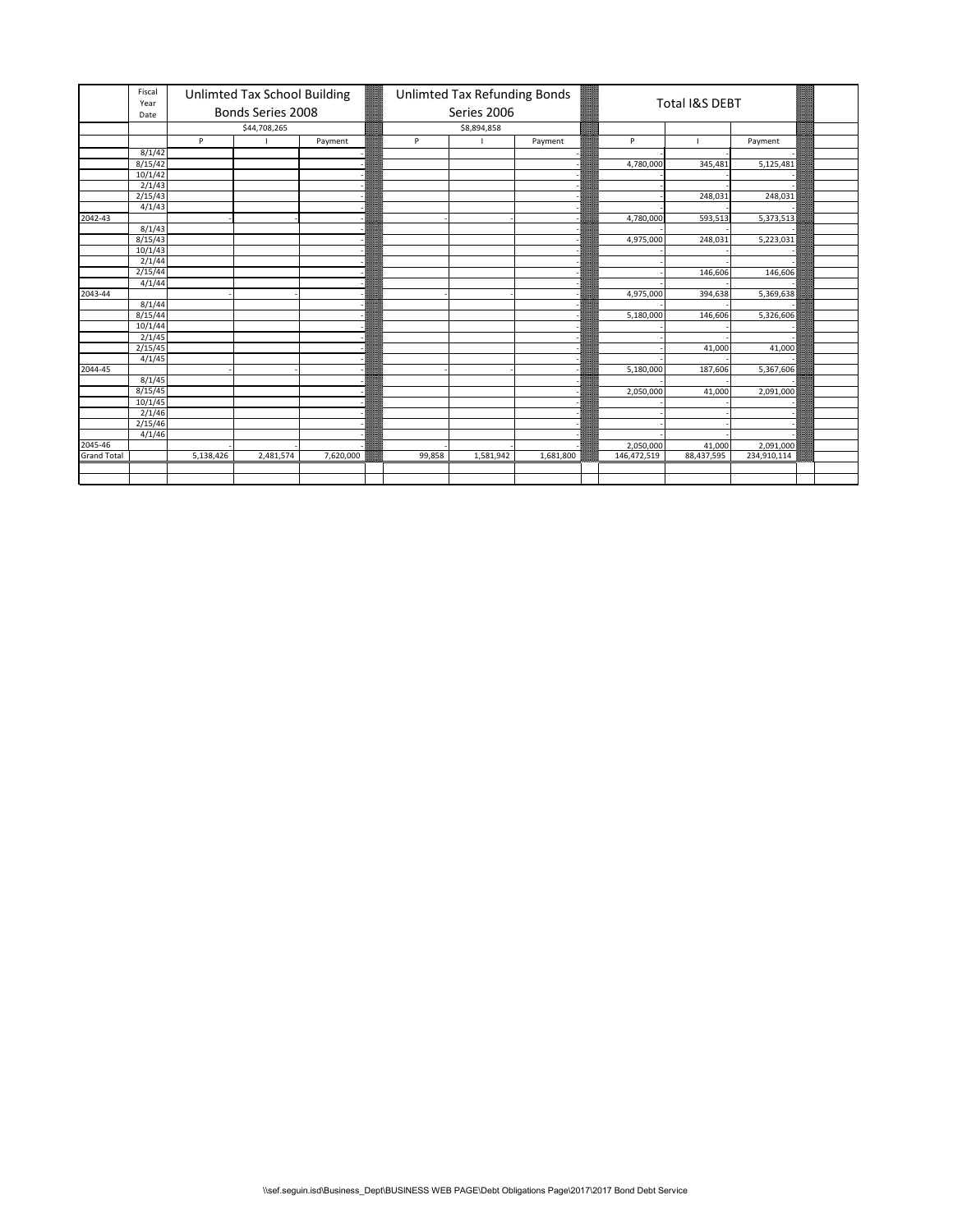|         |                    | General Operating Fund (GOF) |                              |                    |                    |                       |                    |                        |                         |                         |
|---------|--------------------|------------------------------|------------------------------|--------------------|--------------------|-----------------------|--------------------|------------------------|-------------------------|-------------------------|
|         | Fiscal             |                              | Maintenance Tax Note Taxable |                    |                    |                       |                    |                        |                         |                         |
|         | Year<br>Date       |                              | Series 2016Z (QZAB)          |                    |                    | <b>Total GOF DEBT</b> |                    |                        | <b>Grand Total DEBT</b> |                         |
|         |                    |                              | \$10,000,000                 |                    |                    |                       |                    |                        |                         |                         |
|         | 8/1/16             | P                            | $\overline{1}$               | Payment            | P                  | $\mathbf{I}$          | Payment            | P<br>1,265,000         | 173,093                 | Payment<br>1,438,093    |
|         | 8/15/16            |                              |                              |                    |                    |                       |                    | 3,230,000              | 2,400,548               | 5,630,548               |
|         | 10/1/16<br>2/1/17  |                              |                              |                    |                    |                       |                    |                        | 86,234<br>262,475       | 86,234<br>262,475       |
|         | 2/15/17            |                              |                              |                    |                    |                       |                    |                        | 2,516,675               | 2,516,675               |
| 2016-17 | 4/1/17             |                              |                              |                    |                    |                       |                    | 1,300,000<br>5,795,000 | 86,234<br>5,525,258     | 1,386,234<br>11,320,258 |
|         | 8/1/17<br>8/15/17  | 665,000                      |                              | 665,000            | 665,000            |                       | 665,000            | 1,810,000              | 262,475<br>2,516,675    | 2,072,475<br>5,761,675  |
|         | 10/1/17            |                              |                              |                    |                    |                       |                    | 3,245,000              | 80,189                  | 80,189                  |
|         | 2/1/18<br>2/15/18  |                              |                              |                    |                    |                       |                    |                        | 245,300<br>2,509,525    | 245,300<br>2,509,525    |
|         | 4/1/18             |                              |                              |                    |                    |                       |                    | 1,315,000              | 80,189                  | 1,395,189               |
| 2017-18 | 8/1/18             | 665,000<br>665,000           |                              | 665,000<br>665,000 | 665,000<br>665,000 |                       | 665,000<br>665,000 | 6,370,000<br>1,855,000 | 5,694,353<br>245,300    | 12,064,353<br>2,100,300 |
|         | 8/15/18            |                              |                              |                    |                    |                       |                    | 2,537,661              | 3,526,864               | 6,064,525               |
|         | 10/1/18<br>2/1/19  |                              |                              |                    |                    |                       |                    |                        | 71,970<br>227,450       | 71,970<br>227,450       |
|         | 2/15/19            |                              |                              |                    |                    |                       |                    |                        | 2,502,225               | 2,502,225               |
| 2018-19 | 4/1/19             | 665,000                      |                              | 665,000            | 665,000            |                       | 665,000            | 1,335,000<br>5,727,661 | 71,970<br>6,645,779     | 1,406,970<br>12,373,440 |
|         | 8/1/19<br>8/15/19  | 665,000                      |                              | 665,000            | 665,000            |                       | 665,000            | 1,895,000<br>3,765,000 | 227,450<br>2,502,225    | 2,122,450<br>6,267,225  |
|         | 10/1/19            |                              |                              |                    |                    |                       |                    |                        | 61,624                  | 61,624                  |
|         | 2/1/20<br>2/15/20  |                              |                              |                    |                    |                       |                    |                        | 209,000<br>2,419,275    | 209,000<br>2,419,275    |
|         | 4/1/20             |                              |                              |                    |                    |                       |                    | 1,350,000              | 61,624                  | 1,411,624               |
| 2019-20 | 8/1/20             | 665,000<br>665,000           |                              | 665,000<br>665,000 | 665,000<br>665,000 |                       | 665,000<br>665,000 | 7,010,000<br>1,945,000 | 5,481,198<br>209,000    | 12,491,198<br>2,154,000 |
|         | 8/15/20<br>10/1/20 |                              |                              |                    |                    |                       |                    | 3,925,000              | 2,419,275<br>49,136     | 6,344,275<br>49,136     |
|         | 2/1/21             |                              |                              |                    |                    |                       |                    |                        | 189,800                 | 189,800                 |
|         | 2/15/21<br>4/1/21  |                              |                              |                    |                    |                       |                    | 1,380,000              | 2,321,150<br>49,136     | 2,321,150<br>1,429,136  |
| 2020-21 |                    | 665,000                      |                              | 665,000            | 665,000            |                       | 665,000            | 7,250,000              | 5,237,498               | 12,487,498              |
|         | 8/1/21<br>8/15/21  | 665,000                      |                              | 665,000            | 665,000            |                       | 665,000            | 1,985,000<br>4,120,000 | 189,800<br>2,321,150    | 2,174,800<br>6,441,150  |
|         | 10/1/21            |                              |                              |                    |                    |                       |                    |                        | 34,991                  | 34,991                  |
|         | 2/1/22<br>2/15/22  |                              |                              |                    |                    |                       |                    |                        | 163,400<br>2,229,150    | 163,400<br>2,229,150    |
|         | 4/1/22             |                              |                              |                    |                    |                       |                    | 1,410,000              | 34,991                  | 1,444,991               |
| 2021-22 | 8/1/22             | 665,000<br>665,000           |                              | 665,000<br>665,000 | 665,000<br>665,000 |                       | 665,000<br>665,000 | 7,515,000<br>2,020,000 | 4,973,483<br>163,400    | 12,488,483<br>2,183,400 |
|         | 8/15/22<br>10/1/22 |                              |                              |                    |                    |                       |                    | 4,290,000              | 2,229,150<br>18,424     | 6,519,150<br>18,424     |
|         | 2/1/23             |                              |                              |                    |                    |                       |                    |                        | 133,150                 | 133,150                 |
|         | 2/15/23<br>4/1/23  |                              |                              |                    |                    |                       |                    | 1,445,000              | 2,121,900<br>18,424     | 2,121,900<br>1,463,424  |
| 2022-23 |                    | 665,000                      |                              | 665,000            | 665,000            |                       | 665,000            | 7,755,000              | 4,684,448               | 12,439,448              |
|         | 8/1/23<br>8/15/23  | 665,000                      |                              | 665,000            | 665,000            |                       | 665,000            | 674,858<br>4,505,000   | 1,713,292<br>2,121,900  | 2,388,150<br>6,626,900  |
|         | 10/1/23<br>2/1/24  |                              |                              |                    |                    |                       |                    |                        |                         |                         |
|         | 2/15/24            |                              |                              |                    |                    |                       |                    |                        | 133,150<br>2,020,025    | 133,150<br>2,020,025    |
| 2023-24 | 4/1/24             | 665,000                      |                              | 665,000            | 665,000            |                       | 665,000            | 5,179,858              | 5,988,367               | 11,168,225              |
|         | 8/1/24             | 665,000                      |                              | 665,000            | 665,000            |                       | 665,000            | 2,130,000              | 133,150                 | 2,263,150               |
|         | 8/15/24<br>10/1/24 |                              |                              |                    |                    |                       |                    | 3,260,000              | 2,020,025               | 5,280,025               |
|         | 2/1/25             |                              |                              |                    |                    |                       |                    |                        | 96,525                  | 96,525                  |
|         | 2/15/25<br>4/1/25  |                              |                              |                    |                    |                       |                    |                        | 1,938,525               | 1,938,525               |
| 2024-25 |                    | 665,000                      |                              | 665,000            | 665,000            |                       | 665,000            | 5,390,000<br>2,205,000 | 4,188,225               | 9,578,225               |
|         | 8/1/25<br>8/15/25  | 665,000                      |                              | 665,000            | 665,000            |                       | 665,000            | 3,425,000              | 96,525<br>1,938,525     | 2,301,525<br>5,363,525  |
|         | 10/1/25<br>2/1/26  |                              |                              |                    |                    |                       |                    |                        | 58,025                  | 58,025                  |
|         | 2/15/26            |                              |                              |                    |                    |                       |                    |                        | 1,852,900               | 1,852,900               |
| 2025-26 | 4/1/26             | 665,000                      |                              | 665,000            | 665,000            |                       | 665,000            | 5,630,000              | 3,945,975               | 9,575,975               |
|         | 8/1/26             | 665,000                      |                              | 665,000            | 665,000            |                       | 665,000            | 2,295,000              | 58,025                  | 2,353,025               |
|         | 8/15/26<br>10/1/26 |                              |                              |                    |                    |                       |                    | 3,580,000              | 1,852,900               | 5,432,900               |
|         | 2/1/27             |                              |                              |                    |                    |                       |                    |                        | 25,425<br>1,770,425     | 25,425                  |
|         | 2/15/27<br>4/1/27  |                              |                              |                    |                    |                       |                    |                        |                         | 1,770,425               |
| 2026-27 | 8/1/27             | 665,000<br>670,000           |                              | 665,000<br>670,000 | 665,000<br>670,000 |                       | 665,000<br>670,000 | 5,875,000<br>2,365,000 | 3,706,775<br>25,425     | 9,581,775<br>2,390,425  |
|         | 8/15/27            |                              |                              |                    |                    |                       |                    | 3,745,000              | 1,770,425               | 5,515,425               |
|         | 10/1/27<br>2/1/28  |                              |                              |                    |                    |                       |                    |                        |                         |                         |
|         | 2/15/28            |                              |                              |                    |                    |                       |                    |                        | 1,684,450               | 1,684,450               |
| 2027-28 | 4/1/28             | 670,000                      |                              | 670,000            | 670,000            |                       | 670,000            | 6,110,000              | 3,480,300               | 9,590,300               |
|         | 8/1/28             | 670,000                      |                              | 670,000            | 670,000            |                       | 670,000            | 670,000                |                         | 670,000                 |
|         | 8/15/28<br>10/1/28 |                              |                              |                    |                    |                       |                    | 5,405,000              | 1,684,450               | 7,089,450               |
|         | 2/1/29             |                              |                              |                    |                    |                       |                    |                        |                         |                         |
|         | 2/15/29<br>4/1/29  |                              |                              |                    |                    |                       |                    |                        | 1,549,325               | 1,549,325               |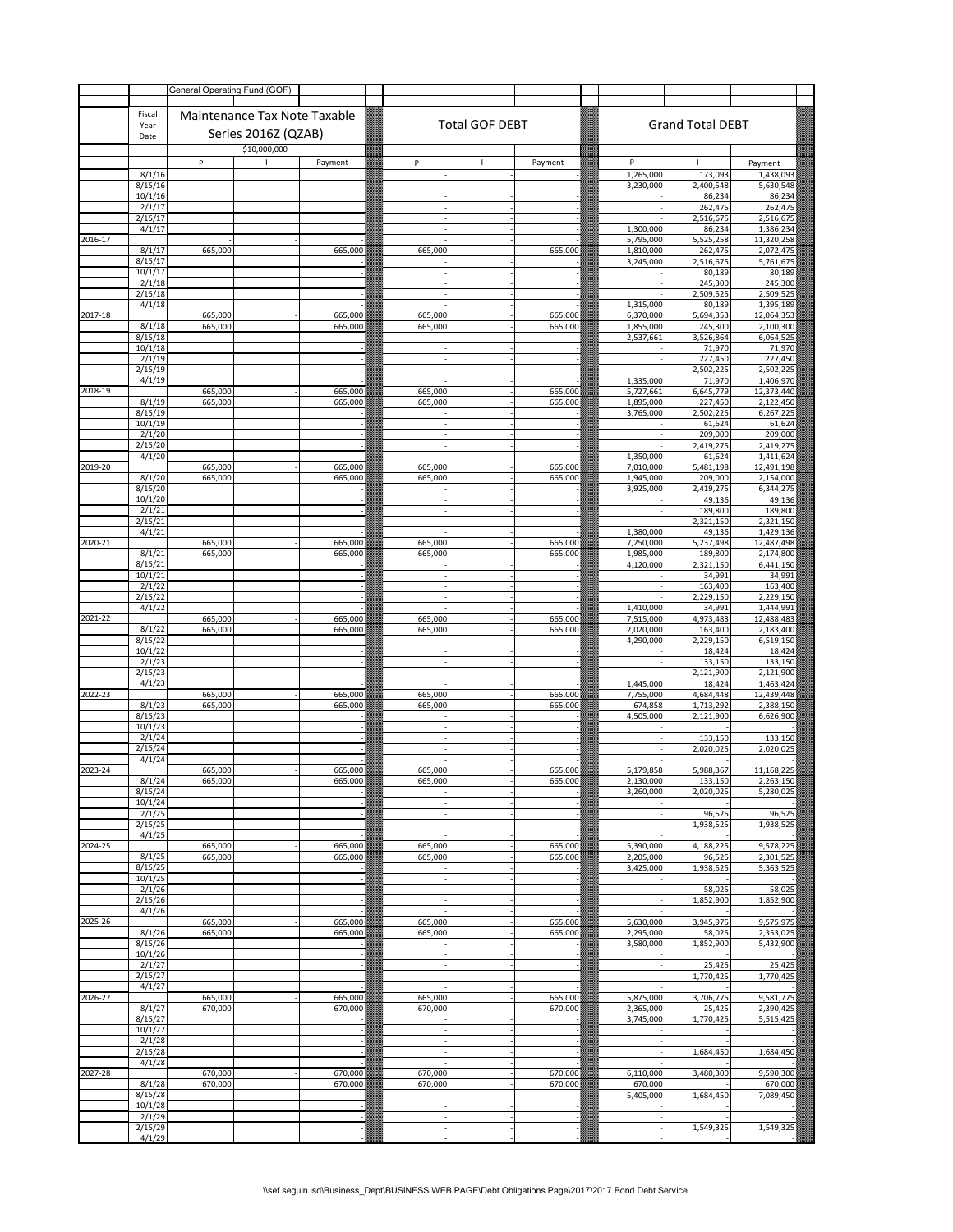|         | Fiscal<br>Year     | Maintenance Tax Note Taxable      |                    |                    | <b>Total GOF DEBT</b> |                    |                      | <b>Grand Total DEBT</b> |                      |
|---------|--------------------|-----------------------------------|--------------------|--------------------|-----------------------|--------------------|----------------------|-------------------------|----------------------|
|         | Date               | Series 2016Z (QZAB)               |                    |                    |                       |                    |                      |                         |                      |
|         |                    | \$10,000,000<br>P<br>$\mathbf{I}$ | Payment            | P                  | -1                    | Payment            | P                    | $\mathbf{I}$            | Payment              |
| 2028-29 |                    | 670,000                           | 670,000            | 670,000            |                       | 670,000            | 6,075,000            | 3,233,775               | 9,308,775            |
|         | 8/1/29             | 670,000                           | 670,000            | 670,000            |                       | 670,000            | 670,000              |                         | 670,000              |
|         | 8/15/29<br>10/1/29 |                                   |                    |                    |                       |                    | 4,055,000            | 1,549,325               | 5,604,325            |
|         | 2/1/30             |                                   |                    |                    |                       |                    |                      |                         |                      |
|         | 2/15/30            |                                   |                    |                    |                       |                    |                      | 1,460,150               | 1,460,150            |
| 2029-30 | 4/1/30             | 670,000                           | 670,000            | 670,000            |                       | 670,000            | 4,725,000            | 3,009,475               | 7,734,475            |
|         | 8/1/30             | 670,000                           | 670,000            | 670,000            |                       | 670,000            | 670,000              |                         | 670,000              |
|         | 8/15/30            |                                   |                    |                    |                       |                    | 4,235,000            | 1,460,150               | 5,695,150            |
|         | 10/1/30<br>2/1/31  |                                   |                    |                    |                       |                    |                      |                         |                      |
|         | 2/15/31            |                                   |                    |                    |                       |                    |                      | 1,366,975               | 1,366,975            |
|         | 4/1/31             |                                   |                    |                    |                       |                    |                      |                         |                      |
| 2030-31 | 8/1/31             | 670,000<br>670,000                | 670,000<br>670,000 | 670,000<br>670,000 |                       | 670,000<br>670,000 | 4,905,000<br>670,000 | 2,827,125               | 7,732,125<br>670,000 |
|         | 8/15/31            |                                   |                    |                    |                       |                    | 4,420,000            | 1,366,975               | 5,786,975            |
|         | 10/1/31            |                                   |                    |                    |                       |                    |                      |                         |                      |
|         | 2/1/32<br>2/15/32  |                                   |                    |                    |                       |                    |                      |                         |                      |
|         | 4/1/32             |                                   |                    |                    |                       |                    |                      | 1,269,675               | 1,269,675            |
| 2031-32 |                    | 670,000                           | 670,000            | 670,000            |                       | 670,000            | 5,090,000            | 2,636,650               | 7,726,650            |
|         | 8/1/32             |                                   |                    |                    |                       |                    |                      |                         |                      |
|         | 8/15/32<br>10/1/32 |                                   |                    |                    |                       |                    | 4,615,000            | 1,269,675               | 5,884,675            |
|         | 2/1/33             |                                   |                    |                    |                       |                    |                      |                         |                      |
|         | 2/15/33            |                                   |                    |                    |                       |                    |                      | 1,171,916               | 1,171,916            |
| 2032-33 | 4/1/33             |                                   |                    |                    |                       |                    | 4,615,000            | 2,441,591               | 7,056,591            |
|         | 8/1/33             |                                   |                    |                    |                       |                    |                      |                         |                      |
|         | 8/15/33            |                                   |                    |                    |                       |                    | 4,805,000            | 1,171,916               | 5,976,916            |
|         | 10/1/33<br>2/1/34  |                                   |                    |                    |                       |                    |                      |                         |                      |
|         | 2/15/34            |                                   |                    |                    |                       |                    |                      | 1,066,016               | 1,066,016            |
|         | 4/1/34             |                                   |                    |                    |                       |                    |                      |                         |                      |
| 2033-34 |                    |                                   |                    |                    |                       |                    | 4,805,000            | 2,237,931               | 7,042,931            |
|         | 8/1/34<br>8/15/34  |                                   |                    |                    |                       |                    | 4,290,000            | 1,066,016               | 5,356,016            |
|         | 10/1/34            |                                   |                    |                    |                       |                    |                      |                         |                      |
|         | 2/1/35             |                                   |                    |                    |                       |                    |                      |                         |                      |
|         | 2/15/35<br>4/1/35  |                                   |                    |                    |                       |                    |                      | 973,831                 | 973,831              |
| 2034-35 |                    |                                   |                    |                    |                       |                    | 4,290,000            | 2,039,847               | 6,329,847            |
|         | 8/1/35             |                                   |                    |                    |                       |                    |                      |                         |                      |
|         | 8/15/35<br>10/1/35 |                                   |                    |                    |                       |                    | 4,470,000            | 973,831                 | 5,443,831            |
|         | 2/1/36             |                                   |                    |                    |                       |                    |                      |                         |                      |
|         | 2/15/36            |                                   |                    |                    |                       |                    |                      | 881,131                 | 881,131              |
| 2035-36 | 4/1/36             |                                   |                    |                    |                       |                    | 4,470,000            | 1,854,963               | 6,324,963            |
|         | 8/1/36             |                                   |                    |                    |                       |                    |                      |                         |                      |
|         | 8/15/36            |                                   |                    |                    |                       |                    | 3,710,000            | 881,131                 | 4,591,131            |
|         | 10/1/36<br>2/1/37  |                                   |                    |                    |                       |                    |                      |                         |                      |
|         | 2/15/37            |                                   |                    |                    |                       |                    |                      | 795,581                 | 795,581              |
|         | 4/1/37             |                                   |                    |                    |                       |                    |                      |                         |                      |
| 2036-37 | 8/1/37             |                                   |                    |                    |                       |                    | 3,710,000            | 1,676,713               | 5,386,713            |
|         | 8/15/37            |                                   |                    |                    |                       |                    | 3.880.000            | 795.581                 | 4.675.581            |
|         | 10/1/37            |                                   |                    |                    |                       |                    |                      |                         |                      |
|         | 2/1/38<br>2/15/38  |                                   |                    |                    |                       |                    |                      | 706,056                 | 706,056              |
|         | 4/1/38             |                                   |                    |                    |                       |                    |                      |                         |                      |
| 2037-38 |                    |                                   |                    |                    |                       |                    | 3,880,000            | 1,501,638               | 5,381,638            |
|         | 8/1/38<br>8/15/38  |                                   |                    |                    |                       |                    | 4,055,000            | 706,056                 | 4,761,056            |
|         | 10/1/38            |                                   |                    |                    |                       |                    |                      |                         |                      |
|         | 2/1/39             |                                   |                    |                    |                       |                    |                      |                         |                      |
|         | 2/15/39<br>4/1/39  |                                   |                    |                    |                       |                    |                      | 612,456                 | 612,456              |
| 2038-39 |                    |                                   |                    |                    |                       |                    | 4,055,000            | 1,318,513               | 5,373,513            |
|         | 8/1/39             |                                   |                    |                    |                       |                    |                      |                         |                      |
|         | 8/15/39<br>10/1/39 |                                   |                    |                    |                       |                    | 4,250,000            | 612,456                 | 4,862,456            |
|         | 2/1/40             |                                   |                    |                    |                       |                    |                      |                         |                      |
|         | 2/15/40            |                                   |                    |                    |                       |                    |                      | 527,456                 | 527,456              |
| 2039-40 | 4/1/40             |                                   |                    |                    |                       |                    | 4,250,000            | 1,139,913               | 5,389,913            |
|         | 8/1/40             |                                   |                    |                    |                       |                    |                      |                         |                      |
|         | 8/15/40            |                                   |                    |                    |                       |                    | 4,420,000            | 527,456                 | 4,947,456            |
|         | 10/1/40            |                                   |                    |                    |                       |                    |                      |                         |                      |
|         | 2/1/41<br>2/15/41  |                                   |                    |                    |                       |                    |                      | 439,056                 | 439,056              |
|         | 4/1/41             |                                   |                    |                    |                       |                    |                      |                         |                      |
| 2040-41 |                    |                                   |                    |                    |                       |                    | 4,420,000            | 966,513                 | 5,386,513            |
|         | 8/1/41<br>8/15/41  |                                   |                    |                    |                       |                    | 4,590,000            | 439,056                 | 5,029,056            |
|         | 10/1/41            |                                   |                    |                    |                       |                    |                      |                         |                      |
|         | 2/1/42             |                                   |                    |                    |                       |                    |                      |                         |                      |
|         | 2/15/42<br>4/1/42  |                                   |                    |                    |                       |                    |                      | 345,481                 | 345,481              |
| 2041-42 |                    |                                   |                    |                    |                       |                    | 4,590,000            | 784,538                 | 5,374,538            |